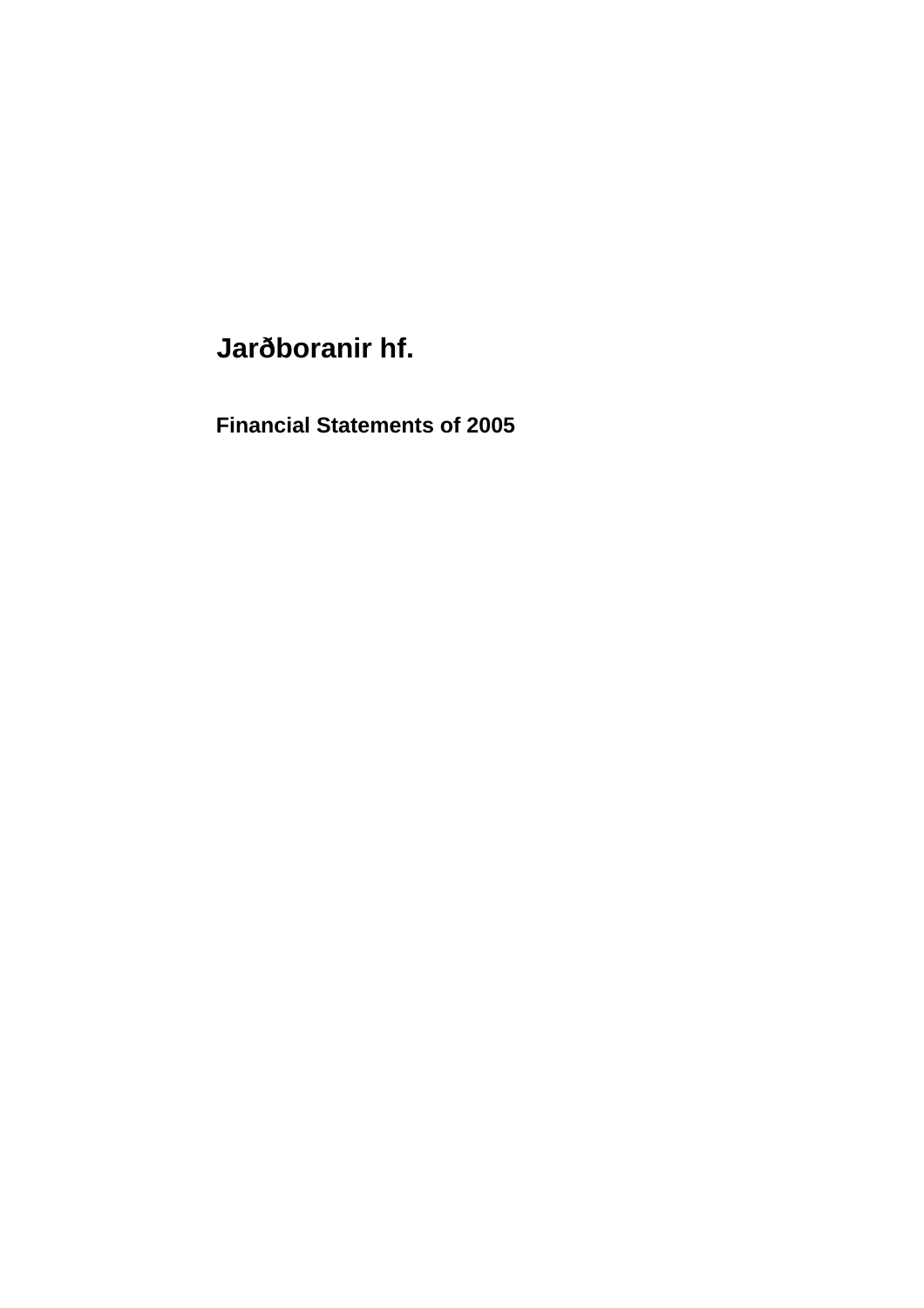### **Index Page**

**Jarðboranir hf. kt. 590286-1419 Skipholti 50d, Reykjavík**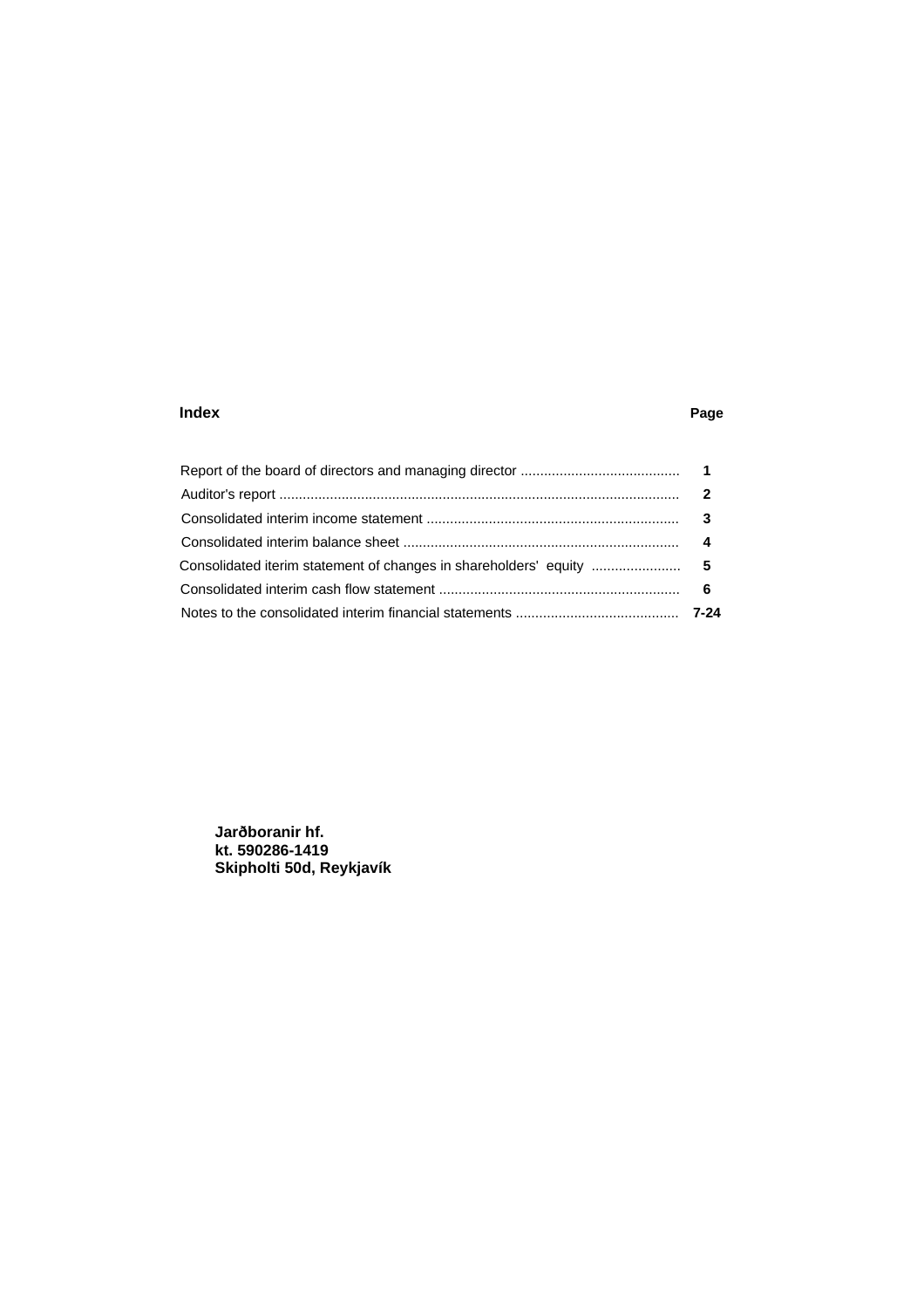# **Report of the board of directors and managing director**

The financial statements for Jarðboranir hf comprise the Consolidated Financial Statement of the parent company and its subsidiaries; Björgun, Byggingafélagið Hús and Iceland Drilling UK Ltd.

The financial statements have been prepared in accordance with International Financial Reporting Standards (IFRS). The total effect of adopting the IFRS on the company's equity at the beginning of the year 2005 is a decrease in the book value of shareholders equity of ISK 23 million, that is from ISK 2.659 million to ISK 2.636 million. This is explained in more details in notes to the financial statements.

Total turn-over of the company for the year 2005 amounted to ISK 4.515 million which is an increase of 16.7% from the year 2004. Net profit for the year was ISK 634 million compared to ISK 458 million for the year 2004.

In September 2005, Jarðboranir hf. sold its associate Einingaverksmiðjan ehf. Profit from the sale before tax was 90 million krona. The associates operations are included in the Income Statement of the Consolidated Financial Statements until the day of sale. The directors do not regard the sale as an discontinued operations and therefore the effect of the sale is not reported seperatly in the Income Statement in the Financial Statements.

The Board of directors suggests that a dividend of 1.000 million ISK will be paid but refers to the annual report regarding appropriation to the years profit.

At the year's end there were 617 shareholders of Jarðboranir hf., but 612 in the beginning of the year. Atorka Group hf. had a holding interest of 56,25% and Orkuveita Reykjavíkur (Reykjavík Municipal District Heating Service) 12,98%. Other shareholders had a holding interest less than 10%.

The board of directors' of Jarðboranir hf. and managing director hereby ratify the Financial Statements for Jarðboranir hf for the year 2005 with their signatures.

Reykjavík 20. February 2006

Board of directors of Jarðboranir hf.

Guðmundur Þóroddsson

Hrafn Magnússon **Magnús Jónsson** Magnús Jónsson

Þorsteinn Vilhelmsson

Managing director of Jarðboranir hf.

Bent S. Einarsson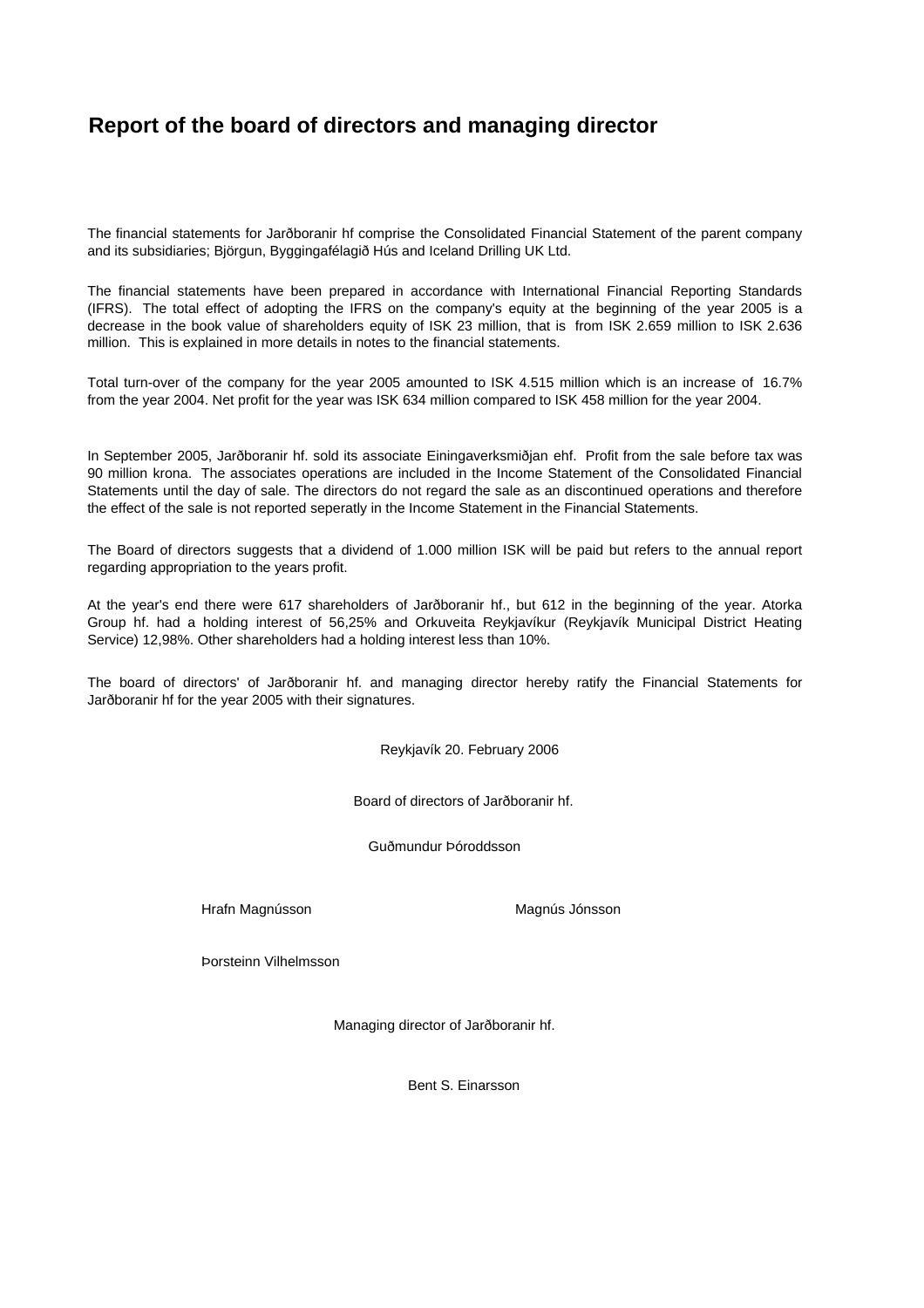# **Auditor's Report**

# **To the Board of Directors and Shareholders of Jarðboranir hf.**

We have audited the 2005 consolidated annual accounts of Jarðboranir hf. and the annual accounts of its subsidiaries. The Annual Accounts consist of the Report of the Board of Directors, the profit and loss account, balance sheet, statement of cash flow and notes no. 1 - 23. These annual accounts are the responsibility of management. Our responsibility is to express an opinion on these annual accounts based on our audit.

We conducted our audit in accordance with the International Standard of Auditing. Those standards require that we plan and perform the audit to obtain reasonable assurance that the annual accounts are free of material misstatement. An audit includes, based on our assessment of materiality and risk, an analytical review and an examination, on a test basis, of evidence supporting the amounts and disclosures in the annual accounts. The audit also includes assessing the accounting principles used and significant estimates made by management, as well as evaluating the overall annual accounts presentation. We believe that our audit provides a reasonable basis for our opinion.

In our opinion the annual accounts present fairly the 2005 results of the operations of 2005, the financial position as at 31 December 2005 and cash flows for the year then ended, in accordance with law and International Financial Reporting Standards as adopted by the EU.

Reykjavík, 20. February 2006

# **PricewaterhouseCoopers hf.**

Sighvatur Halldórsson **Dórir Ólafsson**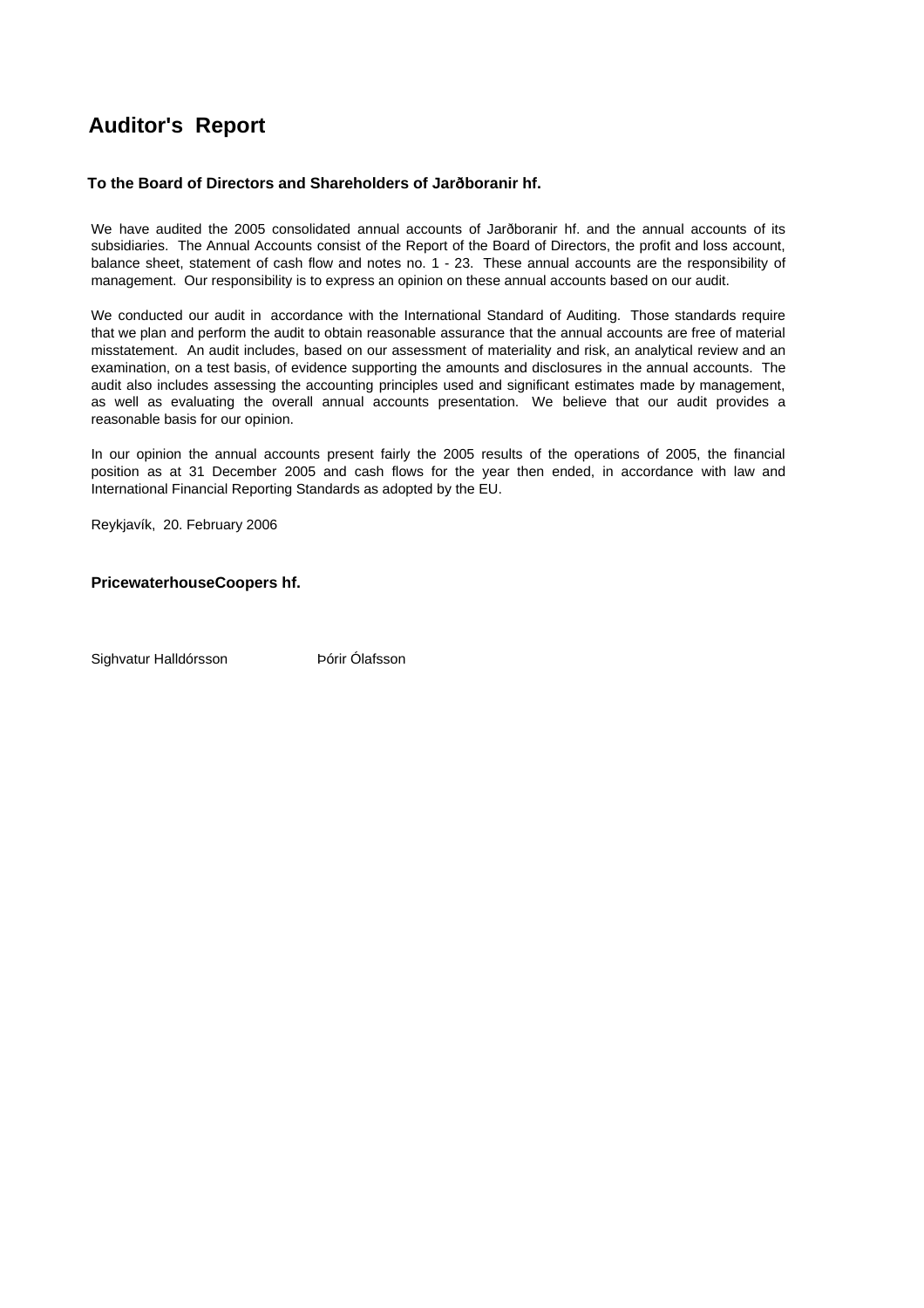# **Consolidated Income Statement**

|                            | <b>Note</b> | 2005                   | 2004                   |
|----------------------------|-------------|------------------------|------------------------|
|                            | 6           | 4.515.351<br>3.228.283 | 3.870.535<br>2.807.917 |
| Gross profit               |             | 1.287.068              | 1.062.618              |
|                            |             | 343.843                | 328,321                |
| <b>Operating profit</b>    |             | 943.226                | 734.297                |
|                            | 22          | (229.166)              | (176.680)              |
|                            |             | 90.158                 | $\mathbf{0}$           |
| <b>Profit before taxes</b> |             | 804.217                | 557.617                |
|                            | 19          | (170.224)              | (99.177)               |
| Net profit                 |             | 633.993                | 458.440                |
|                            |             |                        |                        |
|                            | 7           | 1,61                   | 1,15                   |
|                            | 7           | 1,59                   | 1,14                   |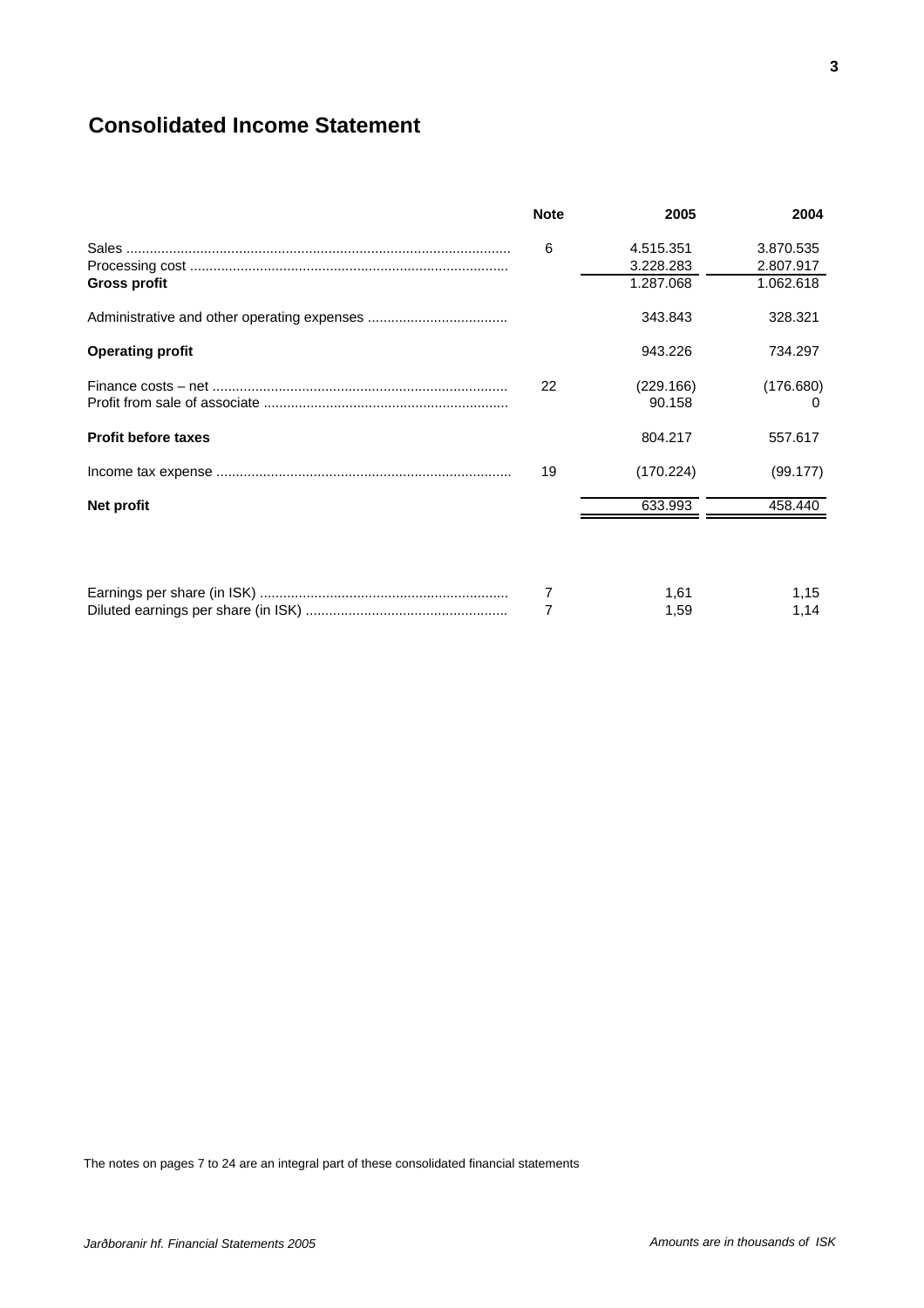# **Consolidated balance sheet**

| <b>ASSETS</b>                                                        | <b>Note</b> | 2005                                         | 2004                                           |
|----------------------------------------------------------------------|-------------|----------------------------------------------|------------------------------------------------|
| <b>Non-current assets</b>                                            |             |                                              |                                                |
|                                                                      | 8           | 2.677.440                                    | 2.996.649                                      |
|                                                                      | 9           | 1.455.233                                    | 1.462.233                                      |
|                                                                      | 10          | 72.872                                       | 63.747                                         |
|                                                                      |             | 4.205.545                                    | 4.522.629                                      |
| <b>Current assets</b>                                                |             |                                              |                                                |
|                                                                      | 11          | 412.000                                      | 278.750                                        |
|                                                                      |             | 60.000                                       | 52.273                                         |
|                                                                      | 12          | 374.246                                      | 331.860                                        |
|                                                                      | 13          | 1.625.484                                    | 1.855.820                                      |
|                                                                      | 14          | 3.959                                        | 0                                              |
|                                                                      | 15          | 1.770.408                                    | 276.312                                        |
|                                                                      |             | 4.246.097                                    | 2.795.016                                      |
| <b>Total assets</b>                                                  |             | 8.451.642                                    | 7.317.645                                      |
| <b>EQUITY</b><br>Capital and reserves attributable to equity holders | 16          | 390.251<br>904.725<br>1.698.243<br>2.993.219 | 397.529<br>1.071.751<br>1.167.217<br>2.636.497 |
| <b>LIABILITIES</b><br><b>Non-current liabilities</b>                 | 17<br>18    | 3.691.094<br>493.657<br>24.800<br>4.209.551  | 2.180.339<br>406.744<br>33.600<br>2.620.683    |
| <b>Current liabilities</b>                                           |             |                                              |                                                |
|                                                                      |             | 915.084                                      | 632.881                                        |
|                                                                      |             | 38.227                                       | 5.293                                          |
|                                                                      | 17          | 288.051                                      | 1.422.292                                      |
|                                                                      | 14          | 7.511                                        | 0                                              |
|                                                                      |             | 1.248.872                                    | 2.060.465                                      |
| <b>Total liabilities</b>                                             |             | 5.458.422                                    | 4.681.148                                      |
| <b>Total equity and liabilities</b>                                  |             | 8.451.642                                    | 7.317.645                                      |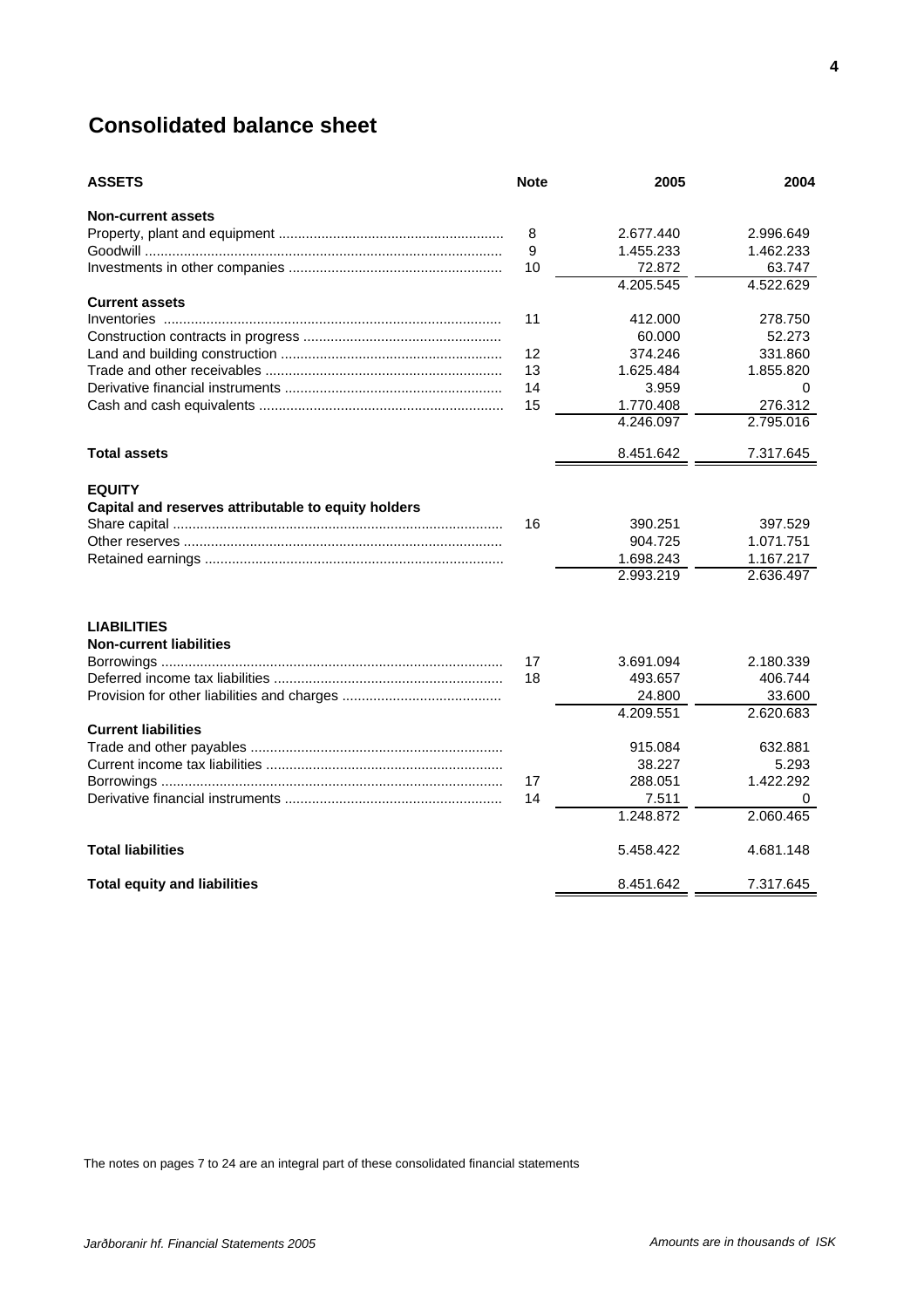# **Consolidated statement of changes in shareholders' equity**

|                                    | Share<br>capital | Other<br>reserves | <b>Retained</b><br>earnings | <b>Total equity</b> |
|------------------------------------|------------------|-------------------|-----------------------------|---------------------|
| Balance at 1 January 2004          | 397.940          | 1.096.291         | 814.635                     | 2.308.866           |
|                                    | (411)            | (50.810)          | $\Omega$                    | (51.221)            |
| Revaluation reserve transferred    |                  | (9.013)           | 9.013                       |                     |
|                                    |                  | $\Omega$          | (79.588)                    | (79.588)            |
| Legal reserve appropriation        |                  | 35.283            | (35.283)                    |                     |
|                                    |                  | 0                 | 458.440                     | 458.440             |
| Balance at 31 December 2004        | 397.529          | 1.071.751         | 1.167.217                   | 2.636.497           |
| <b>Balance at 1 January 2005</b>   | 397.529          | 1.071.751         | 1.167.217                   | 2.636.497           |
|                                    | (7.278)          | (167.026)         | 0                           | (174.304)           |
|                                    | O                |                   | (99.399)                    | (99.399)            |
|                                    |                  |                   | (3.567)                     | (3.567)             |
|                                    | 0                | $\Omega$          | 633.993                     | 633.993             |
| <b>Balance at 31 December 2005</b> | 390.251          | 904.725           | 1.698.244                   | 2.993.219           |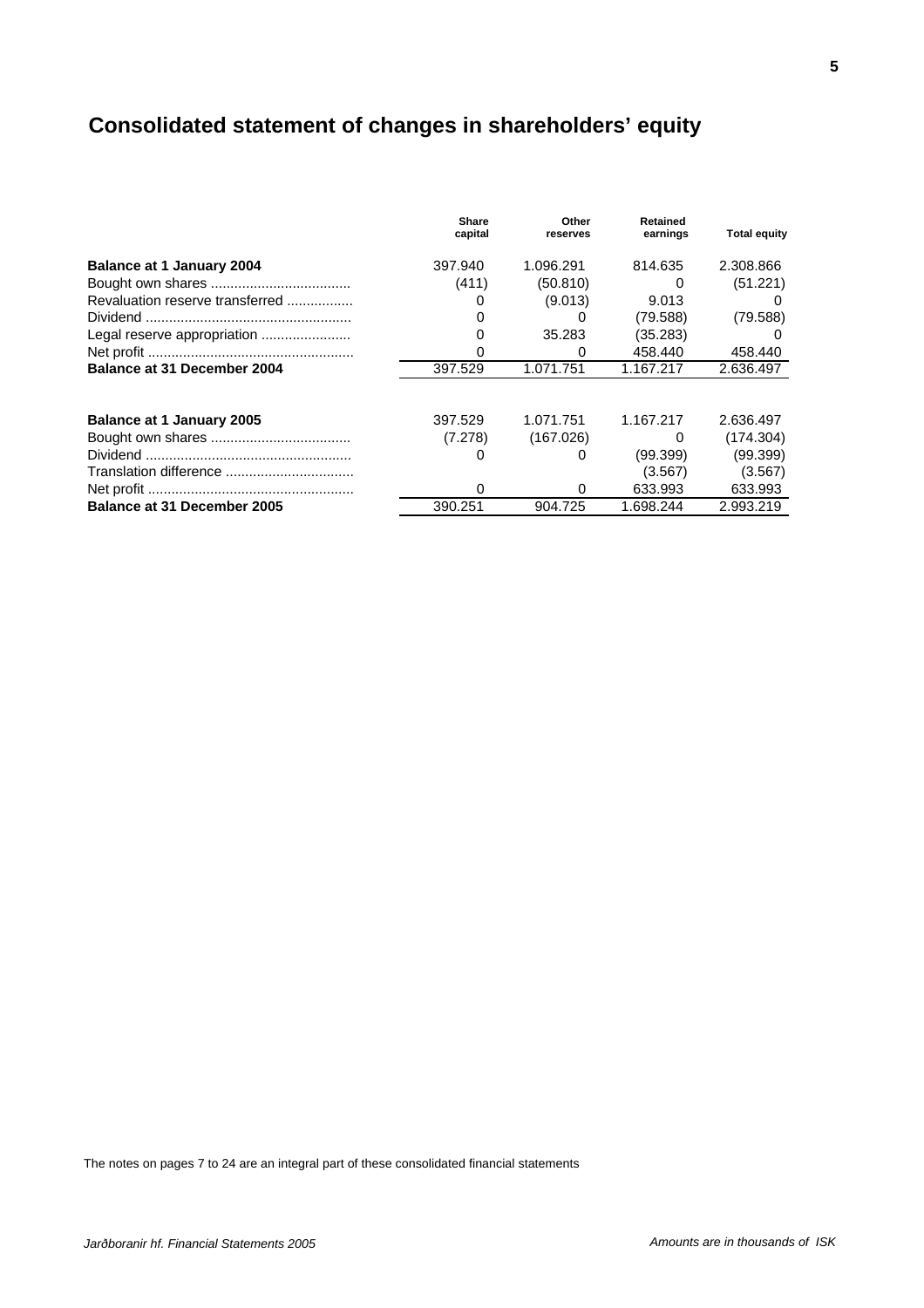# **Consolidated cash flow statement**

|                                                   | <b>Notes</b> | 2005        | 2004        |
|---------------------------------------------------|--------------|-------------|-------------|
| Cash flows from operating activities              |              |             |             |
|                                                   |              | 633.993     | 458.440     |
| Adjustments for:                                  |              |             |             |
|                                                   |              | 86.913      | 97.069      |
|                                                   |              | 237.234     | 197.794     |
|                                                   |              | (90.158)    | 0           |
| Profit form sale of property, plant and equipment |              | (41.835)    | (5.949)     |
|                                                   |              | 115.222     | 34.854      |
| Net working capital                               |              | 941.370     | 782.208     |
| Change in operating assets and liabilities:       |              |             |             |
|                                                   |              | (133.250)   | (72.033)    |
| Trade receivables and construction in process     |              | 180.224     | (947.874)   |
|                                                   |              | 315.137     | 278.197     |
| Net cash from operating activities                |              | 1.303.481   | 40.498      |
| Cash flows from investing activities              |              |             |             |
| Purchase of property, plant and equipment (PPE)   |              | (383.156)   | (928.463)   |
|                                                   |              | 101.637     | 20.048      |
|                                                   |              | (63.300)    | 2.752       |
|                                                   |              | 417.109     | 0           |
| Net cash used in investing activities             |              | 72.291      | (905.664)   |
| Cash flows from financing activities              |              |             |             |
|                                                   |              | (174.304)   | (51.221)    |
|                                                   |              | 1.853.276   | 2.784.746   |
|                                                   |              | (1.433.944) | (1.683.516) |
| Dividends paid to parent company's shareholders   |              | (99.399)    | (79.588)    |
| Net cash generated from financing activities      |              | 145.628     | 970.421     |
| Net increase in cash and cash equivalents         |              | 1.521.401   | 105.256     |
| Cash and cash equivalents at beginning of year    |              | 276.312     | 171.056     |
|                                                   |              |             | 0           |
| Cash and cash equivalents in subsitiary at sale   |              | (27.304)    |             |
| Cash and cash equivalents at year end             | 15           | 1.770.408   | 276.312     |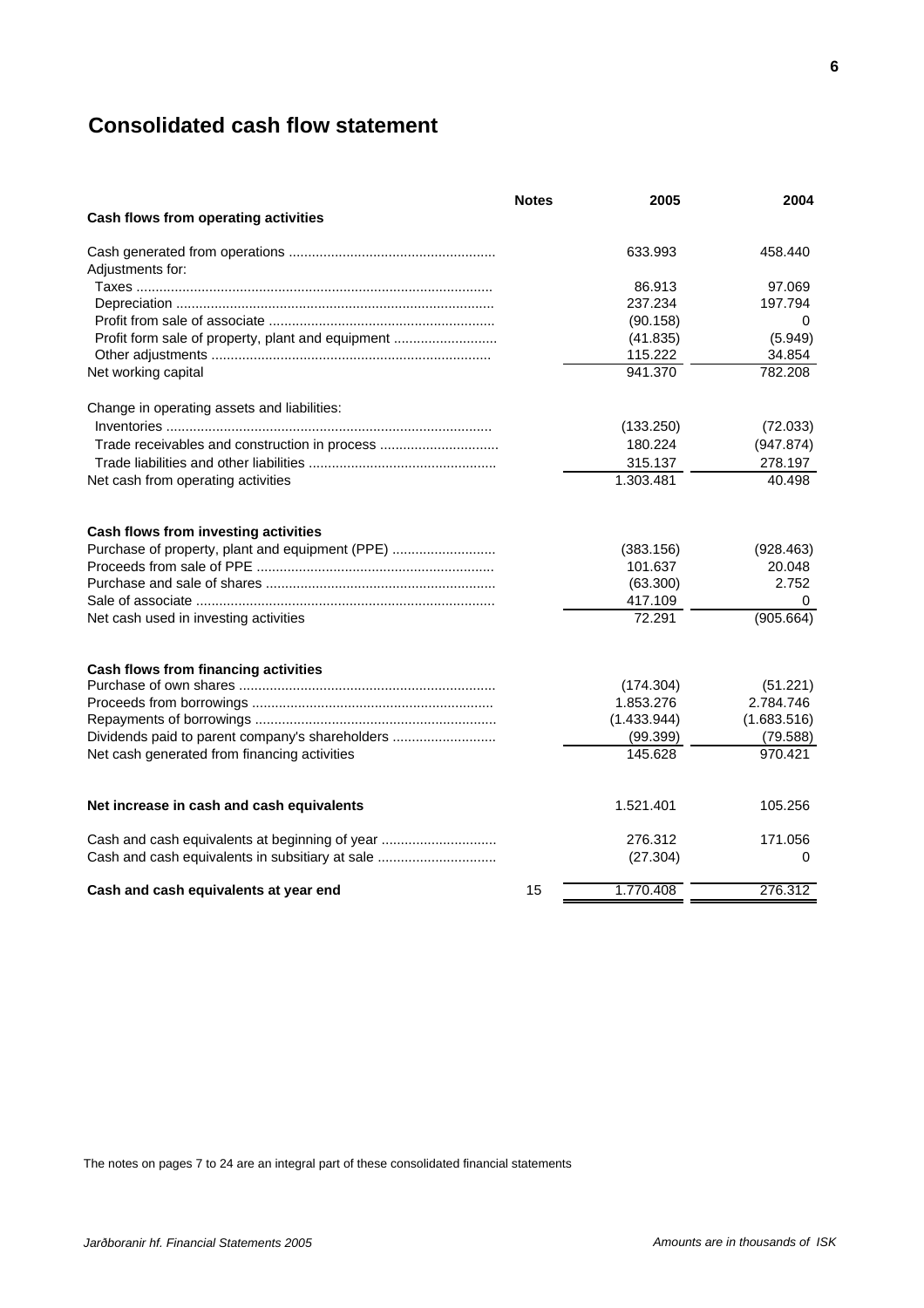### **1. General information**

Jarðboranir hf. (the Company) and its subsidiarie's (together the Group) main purpose is to make use of natural resources below the surface of the earth, processing minerals, generating land, building properties and manufacturing precast concrete products for the building industry.

The Company is a limited liability company incorporated and domiciled in Iceland. The address of its registered office is Skipholt 50d, Reykjavík.

The Company had its primary listing on the Iceland Stock Exchange (ICEX) all year of 2005 but delisted at 30 January 2006.

These consolidated financial statements have been approved for issue by the Board of Directors on 20 February 2006.

### **2. Summary of significant accounting policies**

The principal accounting policies applied in the preparation of these consolidated financial statements are set below. These policies have been consistently applied to both years presented, unless otherwise stated.

### **2.1 Basis of preparation**

The consolidated financial statement is in accordance with International Financial Reporting Standards (IFRS). These standards have been presented by International Accounting Standards Board (IASB) and confirmed by the European Union. This are the Group´s first Consolidated Financial Statements that are in appliance of IFRS. The International Financial Reporting Standard , IFRS 1, covers the implementation of IFRS to the Financial Statements.

The accounting policies, as adopted by the EU, depart from full IFRS in few standards, interpretations and amendments that will have minor effects on future reporting of the group.

Reconciliation and descriptions of the impact of the transition from GAAP to IFRS on the Group's equity, balance sheet and net income are provided in Note 5. There are some alterations in comparative figures of equity, other balance sheet figures and the groups earnings as they were stated before IFRS and the difference in compliance to IFRS.

The consolidated financial statements of Jarðboranir Group have been prepared under the historical cost convention, as modified by the revaluation of land and buildings, available-for-sale financial assets, and financial assets (including derivative instruments) at fair value through profit or loss. All figures are in thousands of kronas.

The preparation of financial statements in accordance with IFRS requires the use of certain critical accounting estimates. It also requires management to exercise its judgement in the process of applying the Company's accounting policies. The areas involving a higher degree of judgement or complexity, or areas where assumptions and estimates are significant to the consolidated interim financial statements, are disclosed in Note 4.

### **2.2 Consolidation**

### (a) Subsidiaries

Subsidiaries are all entities over which the Group has the power to govern the financial and operating policies generally accompanying a shareholding of more than one half of the voting rights. The existence and effect of potential voting rights that are currently exercisable or convertible are considered when assessing whether the Group controls another entity. Subsidiaries are fully consolidated from the date on which control is transferred to the Group. They are deconsolidated from the date that control ceases.

The purchase method of accounting is used to account for the acquisition of subsidiaries by the Group. The cost of an acquisition is measured as the fair value of the assets given, equity instruments issued and liabilities incurred or assumed at the date of exchange, plus costs directly attributable to the acquisition. Identifiable assets acquired and liabilities and contingent liabilities assumed in a business combination are measured initially at the fair values at the acquisition date, irrespective of the extent of any minority interest. The excess of the cost of acquisition over the fair value of the Group's share of the identifiable net assets acquired is recorded as goodwill. If the cost of acquisition is less than the fair value of the group's share of the net assets of the subsidiary acquired, the difference is recognised directly in the income statement (see Note 2.6).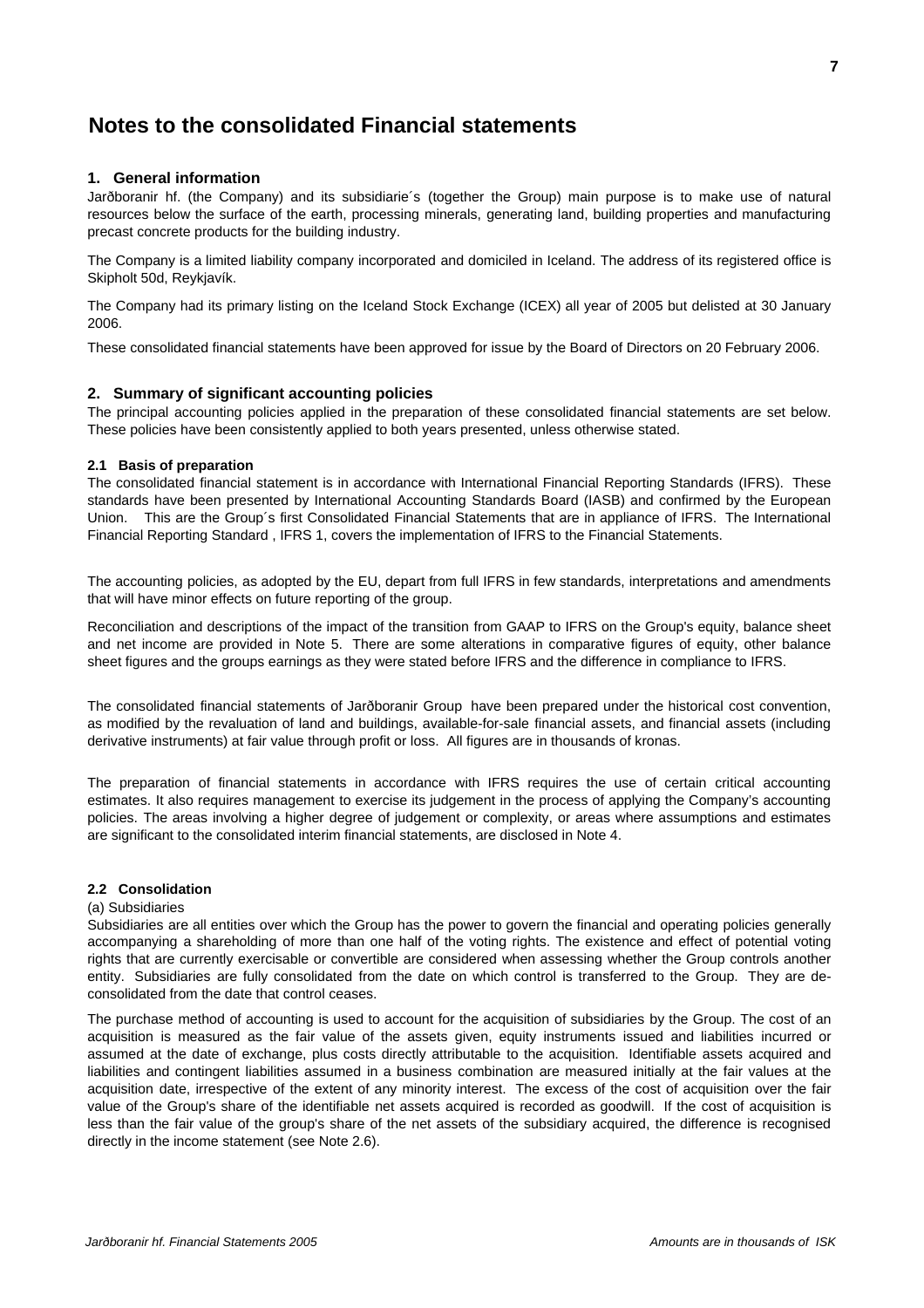Intercompany transactions, balances and unrealised gains on transactions between group companies are eliminated. Unrealised losses are also eliminated unless the transaction provides evidence of an impairment of the asset transferred. Accounting policies of subsidiaries have been changed where necessary to ensure consistency with the policies adopted by the Group.

#### **2.3 Segment reporting**

A business segment is a group of assets and operations engaged in providing products or services that are subject to risks and returns that are different from those of other business segments. As the Group does not define its operation by geographical areas it provides no such statement.

#### **2.4 Foreign currency translation**

#### (a) *Functional and presentation currency*

Items included in the financial statements of each of the Group's entities are measured using the currency of the primary economic environment in which the entity operates ('the functional currency'). The consolidated financial statements are presented in thousand ISK, which is the Company's functional and presentation currency.

#### (b) *Transactions and balances*

Foreign currency transactions are translated into the functional currency using the exchange rates prevailing at the dates of the transactions. Foreign exchange gains and losses resulting from the settlement of such transactions and from the translation at year-end exchange rates of monetary assets and liabilities denominated in foreign currencies are recognised in the income statement.

#### (c) *Group companies*

Assets and liabilities for each balance sheet presented are translated at the closing rate at the date of that balance sheet, and income and expenses for each income statement are translated at average exchange rates.

#### **2.5 Property, plant and equipment**

Land and buildings comprise mainly factories, storehouses, tool shed, offices and land. Property, plant and equipment are presented at historical cost, less subsequent depreciation for buildings. Historical cost includes expenditure that is directly attributable to the acquisition of the items.

Subsequent costs are included in the asset's carrying amount or recognised as a separate asset, as appropriate, only when it is probable that future economic benefits associated with the item will flow to the Group and the cost of the item can be measured reliably. All other repairs and maintenance are charged to the income statement during the financial period in which they are incurred.

An increase in book value of tools, land and buildings derived from revaluation are allocated to reserves among equity. Every year the difference between depreciation from revaluation of book value of the asset is charged to Income. Depriciation derived from original cost of assets are transferred from reserves to retained earnings.

Land is not depreciated. Depreciation on other assets is calculated using the straight-line method to allocate the cost of each asset to its residual value over its estimated useful live, as follows:

| 3-20 years  |
|-------------|
| 15-20 years |
| 4-10 years  |
| 25-50 years |
| 3-5 years   |
|             |

The assets' residual values and useful lives are reviewed, and adjusted if appropriate, at each balance sheet date.

An asset's carrying amount is written down immediately to its recoverable amount if the asset's carrying amount is greater than its estimated recoverable amount.

Gains and losses on disposals are determined by comparing proceeds with carrying amount. These are included in the income statement. When revalued assets are sold, the amounts included in other reserves relating to these assets, are transferred to retained earnings.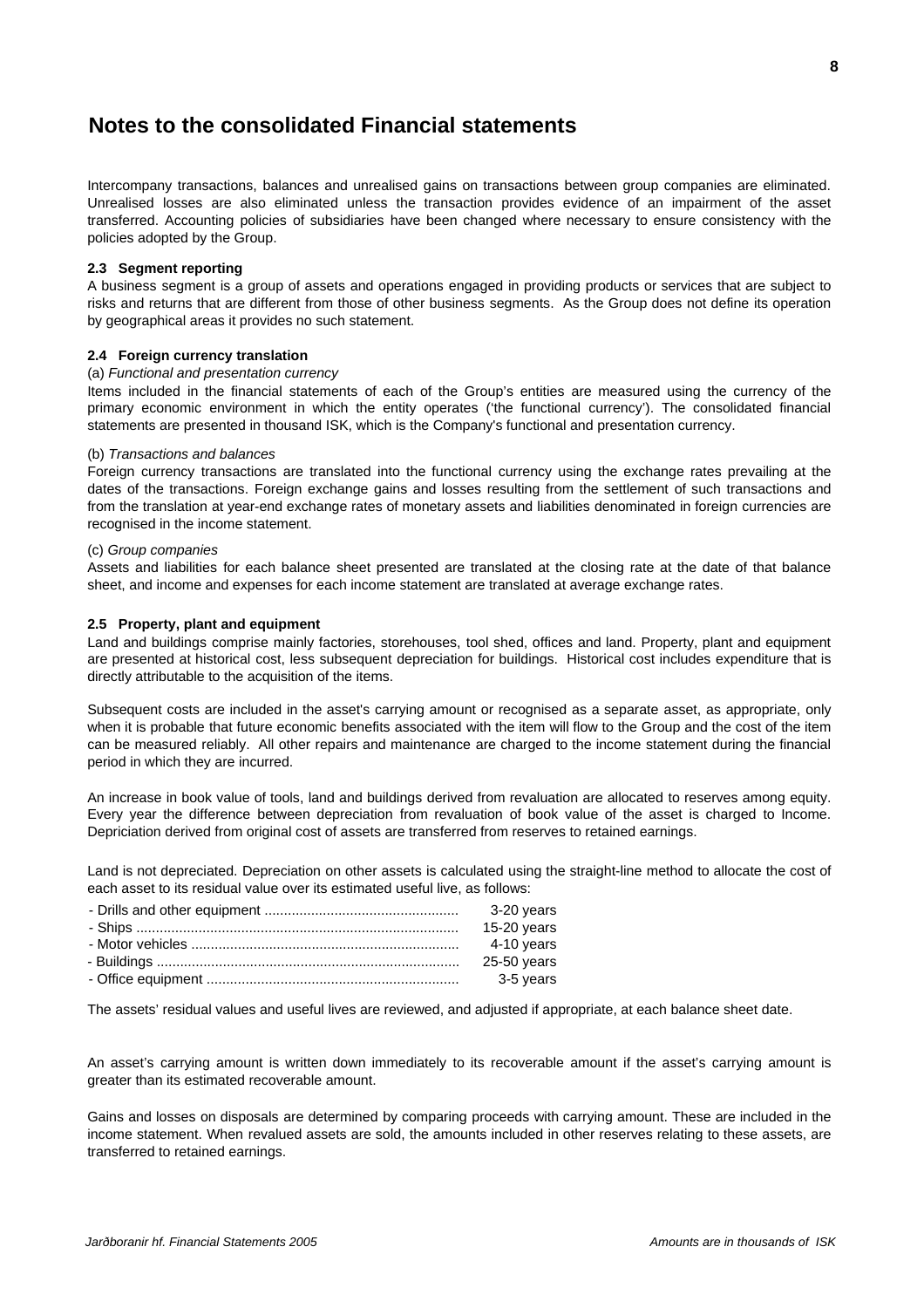### **2.6 Goodwill**

Goodwill represents the excess of the cost of an acquisition over the fair value of the Group's share of the net identifiable assets of the acquired subsidiary at the date of acquisition. Goodwill is tested annually for impairment and carried at cost less accumulated impairment losses.

#### **2.7 Inventories**

Inventories are stated at the lower of cost and net realisable value. Cost is determined using the first-in, first-out (FIFO) method. Inventories include substitutes and spare parts for the Group's equipment, raw-materials for drilling constructions, raw materials for building constructions and other supplies.

#### **2.8 Construction contracts in progress**

Contractual construction in progress are stated at its foreseeable sales price related to its percentage of completeness. Construction in progress are generally drilling- and construction works. If a loss on work in progress is foreseeable it is immediately charged to income.

#### **2.9 Land- and building construction**

Land, land- and building constructions are capitalized at cost. When operational effect of sales of land and building constructions can be estimated specifically, cost and revenue are stated using the percentage of completion method. Percentage of completion is measured by taking the percentage of accrued cost in relation to estimated total cost of each contracted work in progress.

#### **2.10 Trade receivables**

Trade receivables are carried at original invoice amount less allowance made for doubtful receivables. The allowance is based on an assessment of individual accounts and the accounts in whole. Bad debts are written off when identified.

### **2.11 Cash and cash equivalents**

Cash and cash equivalents includes cash in hand, deposits held at call with banks and other short-term highly liquid investments with original maturities of three months or less.

#### **2.12 Share capital**

Share capital is stated at nominal price and premium on other reserves. Share capital in the balance sheet is total share capital of the company after deducting nominal price of own shares.

Incremental costs directly attributable to the issue of new shares or options are shown in equity as a deduction. Incremental costs directly attributable to the issue of new shares or options, or for the acquisition of a business, are included in the cost of acquisition as part of the purchase consideration.

Where any Group company purchases the company's equity share capital (own shares), the consideration paid, including any directly attributable incremental costs is deducted from equity attributable to the company's equity holders until the shares are cancelled, reissued or disposed of. Where such shares are subsequently sold or reissued, any consideration received, net of any directly attributable incremental transaction costs and the related income tax effects, is included in equity attributable to the company´s equity holders.

#### **2.13 Borrowings**

Borrowings are recognised initially at fair value. Interest and index income is recognised in the income statement using the effective interest method.

Borrowings are classified as current liabilities unless the Group has an unconditional right to defer settlement of the liability for at least 12 months after the balance sheet date.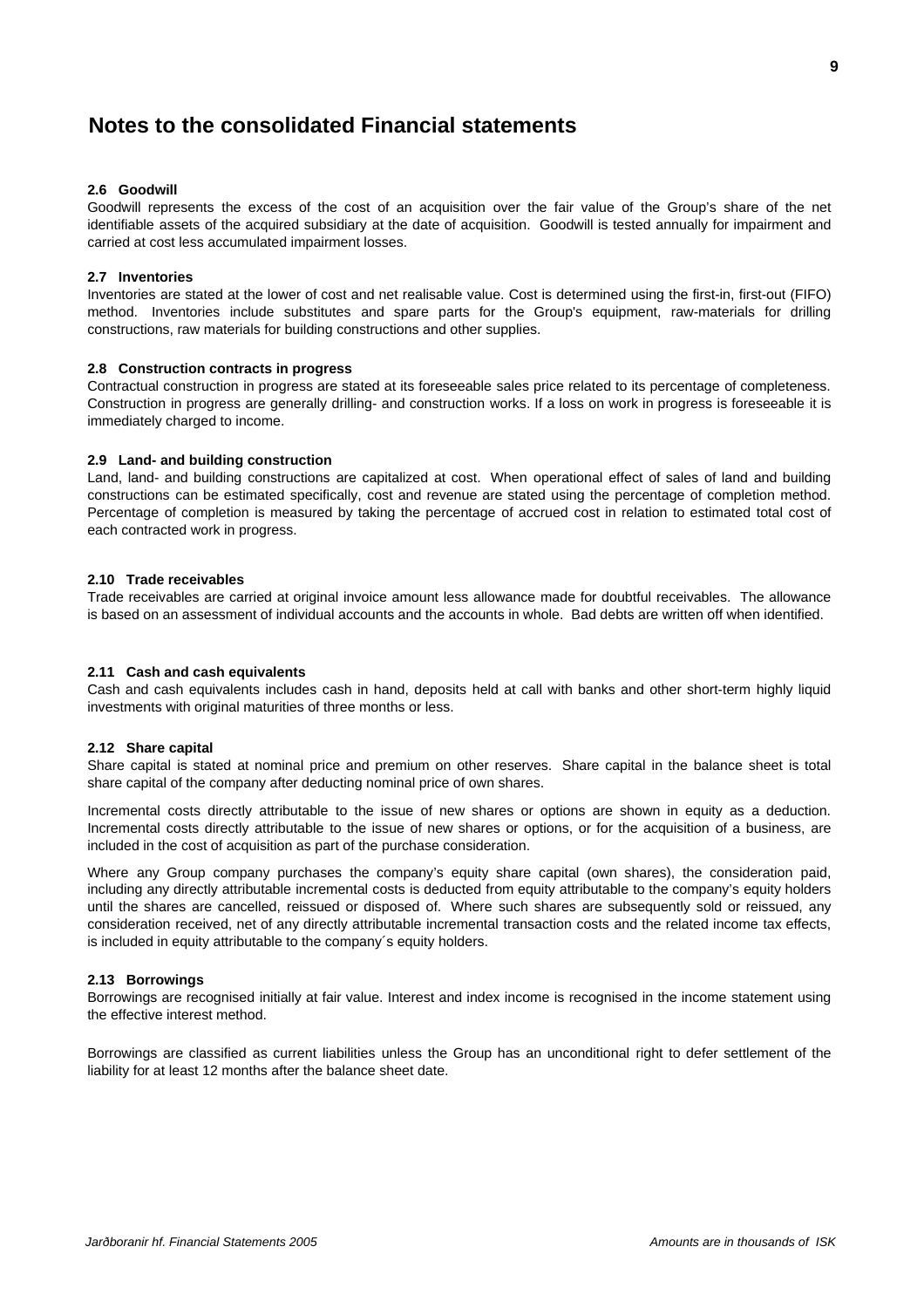### **2.14 Deferred income tax**

Deferred income tax is provided in full, using the liability method, on temporary differences arising between the tax bases of assets and liabilities and their carrying amounts in the consolidated financial statements. However, if the deferred income tax arises from initial recognition of an asset or liability in a transaction other than a business combination that at the time of the transaction affects neither accounting nor taxable profit or loss, it is not accounted for. Deferred income tax is determined using tax rates (and laws) that have been enacted or substantially enacted by the balance sheet date and are expected to apply when the related deferred income tax asset is realised or the deferred income tax liability is settled.

Deferred income tax assets are recognised to the extent that it is probable that future taxable profit will be available against which the temporary differences can be utilised.

Deferred income tax is provided on temporary differences arising on investments in subsidiaries and associates, except where the timing of the reversal of the temporary difference is controlled by the Group and it is probable that the temporary difference is controlled by the Group and it is probable that the temporary difference will not reverse in the foreseeable future.

### **2.15 Employee benefits**

For defined contribution plans, the Group pays contributions to publicly or privately administered pension insurance plans on a mandatory, contractual or voluntary basis. The Group has no further payment obligations once the contributions have been paid. The contributions are recognised as employee benefit expense when they are due. Prepaid contributions are recognised as an asset to the extent that a cash refund or a reduction in the future payments is available.

The Group has engaged in one pension plan with one director of the Group. The plans net present value is stated among obligations.

#### **2.16 Revenue recognition**

Revenue comprises the fair value for the sale of goods and services, net of value-added tax, rebates and discounts and after eliminating sales within the Group. Revenue is recognised as follows:

#### (a) *Sales of goods and services*

Sales of goods and services are recognised in the accounting period in which the services are rendered by the Percentage- of Completion Method. Sales of the Group analyses mainly as follows: Drilling construction, buildings, raw material for land manufacture, land and land construction, building assembly and raw material related to building construction.

#### (*b) Sale of materials*

Sales of materials is recognized by billing and delivery to customer.

(c) Land construction revenue

Land construction revenue is recognized in accordance with progress of construction and sale of land to constructors.

#### (d) Building construction revenue

Building construction revenue is recognized in accordance to selling contracts and progress of buildings.

#### (e) *Interest income*

Interest income is recognised in the income statement using the effective interest method for all financial instruments stated at cost.

#### (f) *Dividend income*

Dividend income is recognised when the right to receive payment is established.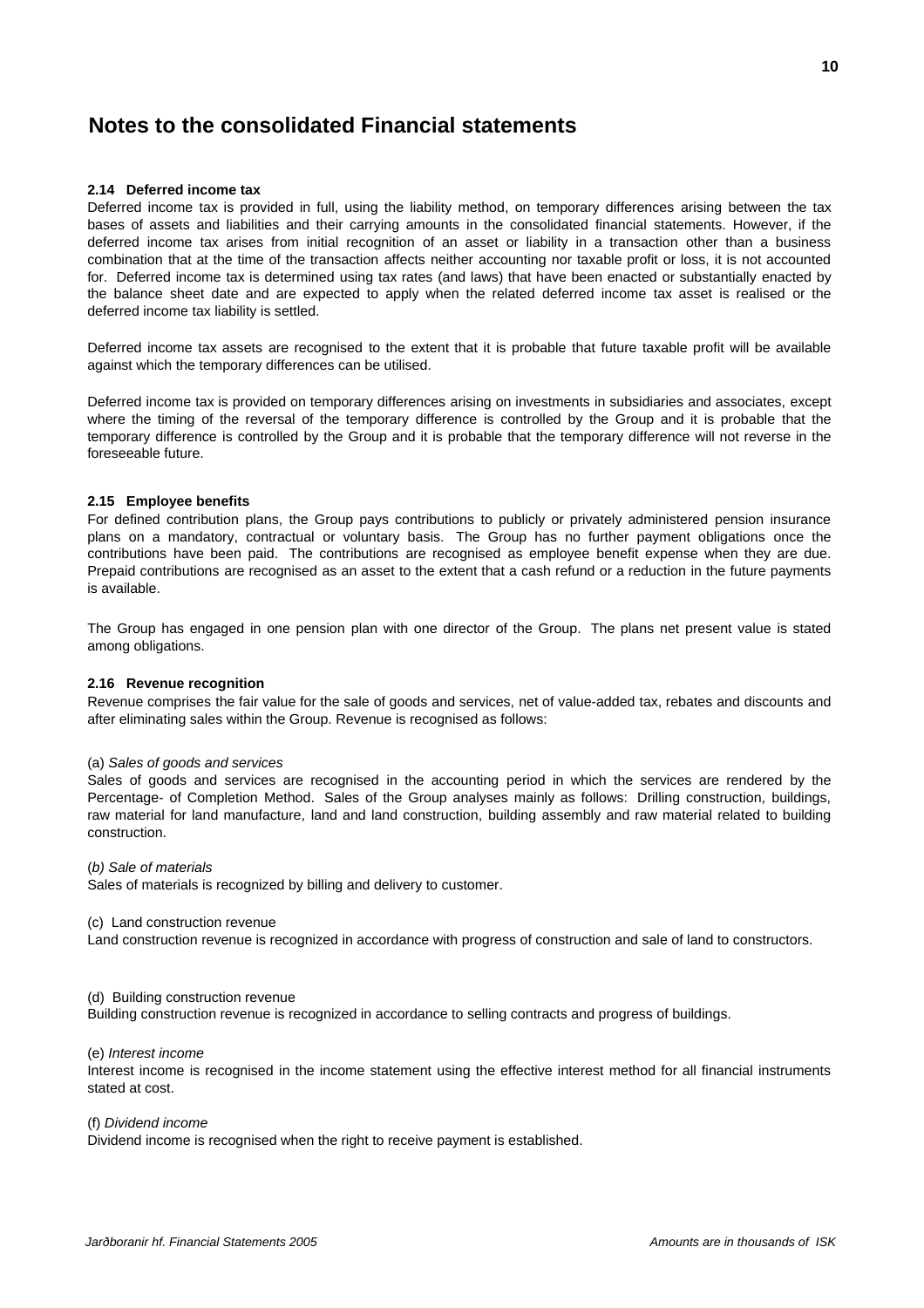#### (g) Construction costs

Construction costs include all direct costs of drilling, land construction, mining from sea, processing costs, production costs, construction costs, depreciation and more.

#### **2.17 Leases**

Leases in which a significant portion of the risks and rewards of ownership are retained by the lessor are classified as operating leases. Payments made under operating leases (net of any incentives received from the lessor) are charged to the income statement on a straight-line basis over the period of the lease.

#### **2.18 Dividend distribution**

Dividend distribution to the company's shareholders is recognised as a liability in the Group's financial statements in the period in which the dividends are approved by the company's shareholders.

### **3. Financial risk management**

The Group's activities expose it to a variety of financial risks: market risk (including currency risk, fair value interest risk and price risk), credit risk, liquidity risk and cash flow interest-rate risk. The Group's overall risk management programme focuses on the unpredictability of financial markets and seeks to minimise potential averse effects on the Group's financial performance.

### **3.1 Accounting for derivative financial instruments and hedging activities**

Derivatives are initially recognised at fair value on the date a derivative contract is entered into and are subsequently remeasured at their fair value. Derivatives with a positive market value are capitalized but derivatives with negative market value are recorded as liability.

The Group has committed in derivatives to diminish its currency risk. All shifts in derivatives fair value are immediately declared to the income statement. The Group does not participate in hedging activities.

#### **3.2 Fair value estimation**

The fair value of financial instruments traded in active markets (such as publicly traded derivatives, and trading and available-for-sale securities) is based on quoted market prices at the balance sheet date.

### **4. Critical accounting estimates and judgements**

Estimates and judgements are continually evaluated and are based on historical experience and other factors, including expectations of future events that are believed to be reasonable under the circumstances.

#### **4.1 Critical accounting estimates and assumptions**

The Group makes estimates and assumptions concerning the future. The resulting accounting estimates will, by definition, seldom equal the related actual results. The estimates and assumptions that have a significant risk of causing a material adjustment to the carrying amounts of assets and liabilities within the next financial year are discussed below.

### **5. Transition to International Financial Reporting Standards (IFRS)**

# **5.1 Basis of the transition**

#### **5.1.1 Application of IFRS 1**

The Group's financial statements for the year ended 31 December 2005 will be the first annual financial statements that comply with IFRS. The Group has applied IFRS 1 in preparing these consolidated financial statements.

The transition date for Jarðboranir Group is 1 January 2004. The Group prepared its opening IFRS balance sheet at that date. The reporting date of these consolidated financial statements is 31 December 2005. The Groups´s IFRS adoption date is 1 January 2005.

In preparing these interim consolidated financial statements in accordance with IFRS 1, the Group must restate all its assets and liabilities retroactively in accordance with IFRS.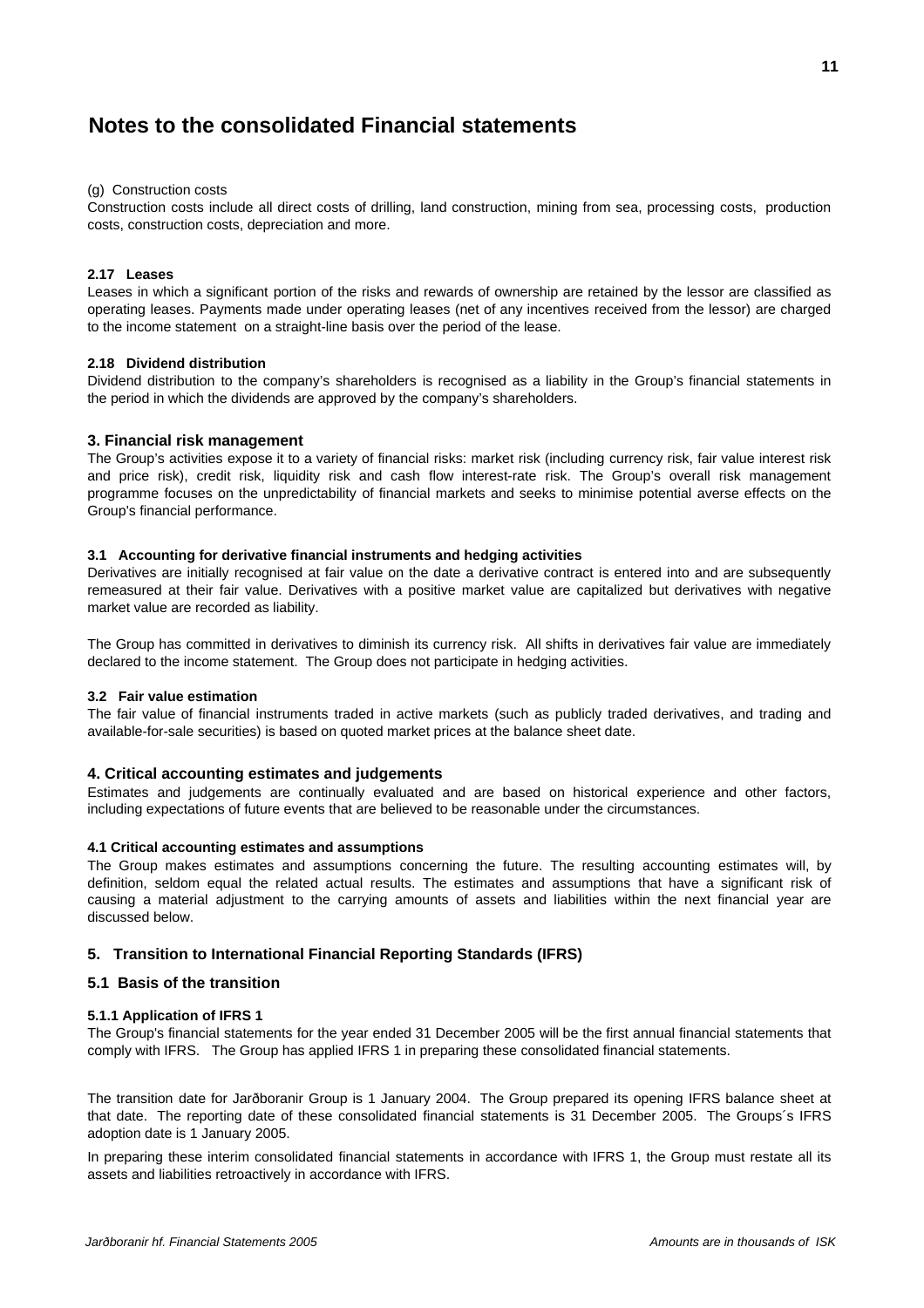### **5.1.2 Exceptions followed by the Group**

#### (a) Accounting estimates

Estimates under IFRS at 1 January 2004 should be consistent with estimates made for the same date under previous GAAP, unless there is evidence that those estimates were in error.

# **5.2. Reconciliation between IFRS and GAAP.**

| <b>Reconciliation of equity</b> | 1/1 2004  | 31/12 2004 |
|---------------------------------|-----------|------------|
|                                 | 2.344.033 | 2.659.095  |
|                                 | 0         | 5.249      |
|                                 | (12.692)  | (12.692)   |
|                                 | 11.385    | (9.260)    |
|                                 | (10.000)  | (10.000)   |
|                                 | (31.581)  | (856)      |
|                                 | 7.721     | 4.961      |
| <b>Total equity under IFRS</b>  | 2.308.866 | 2.636.497  |

### **5.2.1 Explanation of the effect of the transition to IFRS**

The total impact of changes are that equity is 22.598 thousand less under IFRS than previously GAAP. Transition changes in equity are presented before tax deduction.

#### **5.2.2 Property, plant and equipment.**

Useful lifetime and residual value of property, plant and equipment was revaluated. Depreciation according to GAAP was neutralized and depreciation accounted for under IFRS, were the residual value is deducted from the accounted value and straight line depreciation applied in relation to useful life time. The combined effect of these changes were that depreciation decreased by ISK 5.249 thousand in 2004. According to this revaluation, asset estimation 1/1 2004 was corrected which decreased equity by ISK 12.692 thousand.

### **5.2.3 Investments in other companies**

When adopting IFRS, ownership in other companies were accounted for at fair value. The effect of these changes are ISK 856 thousand reduction in equity 1/1 2005.

#### **5.2.4 Inventory**

According to IAS 2 the valuation method of inventory reforms into lower of cost or sale. Thus book value of inventory of spare parts was reduced by ISK 9.260 thousand in the year 2004.

#### **5.2.5 Trade receivables**

Estimates of trade receivables have been altered so that receivables with higher credit days ratio than normal have been discounted to their present value.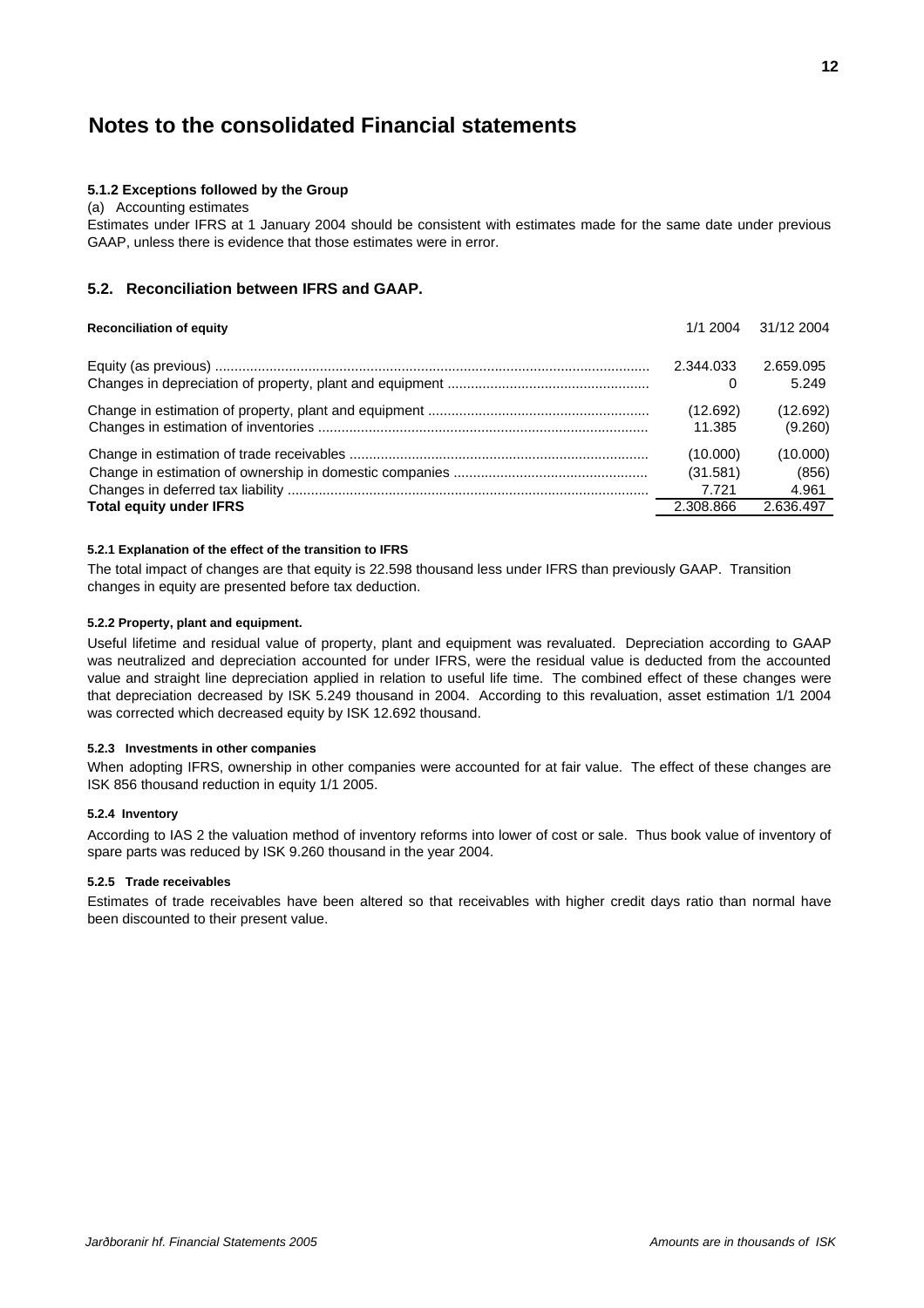**5.2.6 Reconciliation of equity at 1 January 2004 / Opening Balance Sheet**

# **Balance Sheet 1 January 2004**

| <b>Assets</b>                               | <b>Previous</b><br><b>GAAP</b> | <b>Changes</b><br>by IFRS | <b>IFRS</b>          |
|---------------------------------------------|--------------------------------|---------------------------|----------------------|
| <b>Fixed assets</b>                         |                                |                           |                      |
|                                             | 2.289.839                      | (9.192)                   | 2.280.647            |
|                                             | 1.462.233                      |                           | 1.462.233            |
|                                             | 3.500                          | (3.500)                   | 0                    |
|                                             | 99.938                         | (31.581)                  | 68.357               |
|                                             | 3.855.510                      | (44.273)                  | 3.811.237            |
| <b>Current assets</b>                       |                                |                           |                      |
|                                             | 195.332                        | 11.385                    | 206.717              |
|                                             | 85.234                         |                           | 85.234               |
|                                             | 306.770                        |                           | 306.770              |
|                                             | 39.190                         | (39.190)                  | 0                    |
|                                             | 898.253                        | 1.823                     | 900.076              |
|                                             | 143.689                        | 27.367                    | 171.056              |
|                                             | 1.668.468                      | 1.385                     | 1.669.853            |
| <b>Total assets</b>                         | 5.523.978                      | (42.888)                  | 5.481.090            |
|                                             |                                |                           |                      |
| <b>Equity</b>                               |                                |                           |                      |
|                                             | 397.940                        |                           | 397.940              |
|                                             | 1.023.179                      | (1.023.179)               | 0                    |
|                                             | 64.099                         | (64.099)                  | 0                    |
|                                             | 9.013                          | (9.013)                   | 0                    |
|                                             | 0                              | 1.096.291                 | 1.096.291            |
|                                             | 849.802<br>2.344.033           | (35.167)<br>(35.167)      | 814.635<br>2.308.866 |
| <b>Liabilities</b><br>Long-term liabilities |                                |                           |                      |
|                                             | 1.661.788                      |                           | 1.661.788            |
|                                             | 317.396                        | (7.721)                   | 309.675              |
|                                             | 18.600<br>1.997.784            | (7.721)                   | 18.600<br>1.990.063  |
| <b>Current liabilities</b>                  |                                |                           |                      |
|                                             | 341.001                        |                           | 341.001              |
|                                             | 18.975                         |                           | 18.975               |
|                                             | 822.184                        |                           | 822.184              |
|                                             | 1.182.160                      |                           | 1.182.160            |
| <b>Total Liabilities</b>                    | 3.179.944                      | (7.721)                   | 3.172.223            |
| <b>Total Equity and Liabilities</b>         | 5.523.978                      | (42.888)                  | 5.481.090            |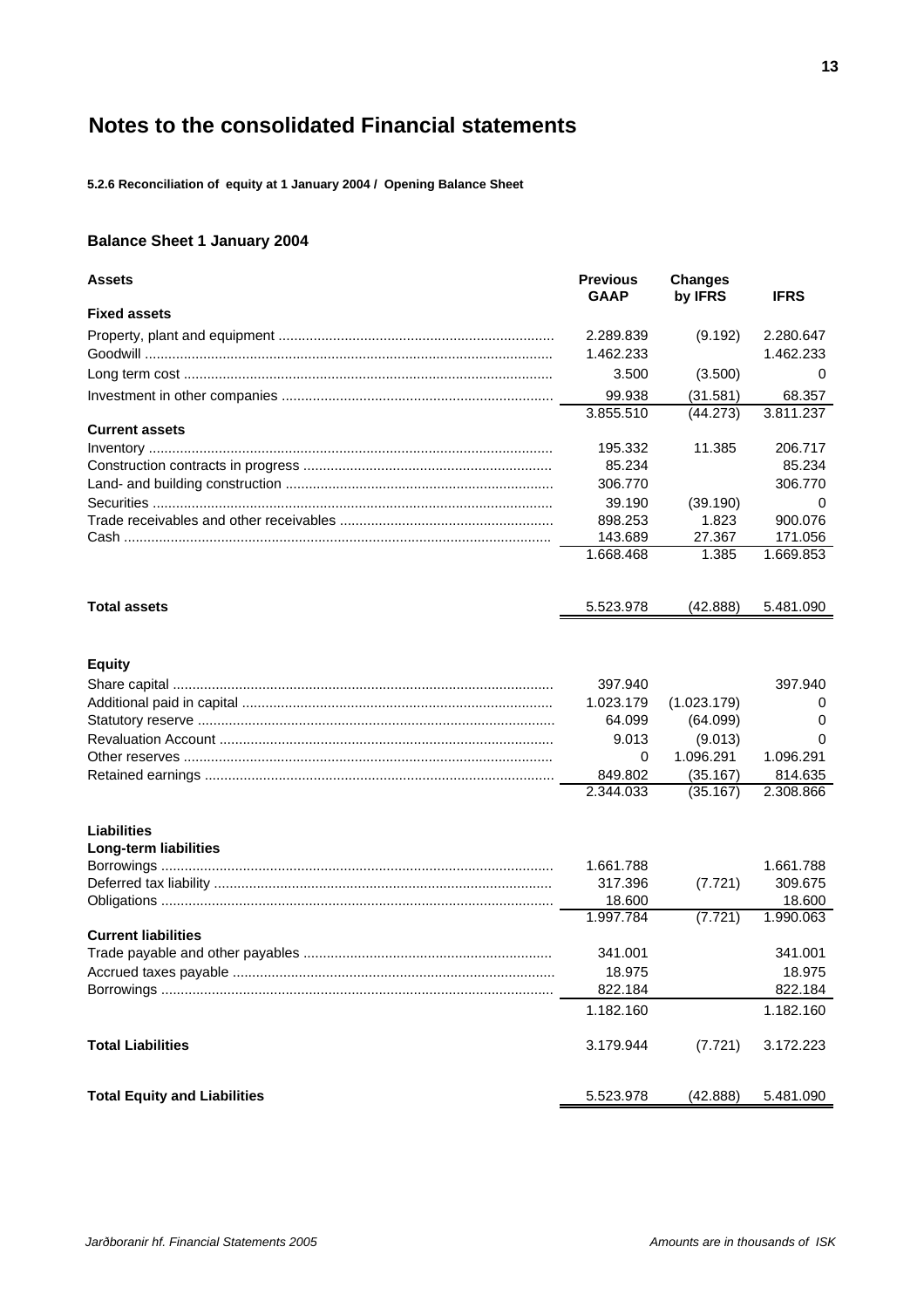**5.2.7 Reconciliation of equity at 31 December 2004**

# **Balance Sheet 31 December 2004**

| <b>Assets</b>                       | <b>Previous</b><br><b>GAAP</b> | <b>Transition</b><br>for <b>IFRS</b> | <b>IFRS</b> |
|-------------------------------------|--------------------------------|--------------------------------------|-------------|
| <b>Fixed Assets</b>                 |                                |                                      |             |
|                                     | 3.004.092                      | (7.443)                              | 2.996.649   |
|                                     | 1.462.233                      | 0                                    | 1.462.233   |
|                                     | 64.603                         | (856)                                | 63.747      |
|                                     | 4.530.928                      | (8.299)                              | 4.522.629   |
| <b>Current assets</b>               |                                |                                      |             |
|                                     | 288.010                        | (9.260)                              | 278.750     |
|                                     | 52.273                         | 0                                    | 52,273      |
|                                     | 331.860                        | 0                                    | 331.860     |
|                                     | 44.864                         | (44.864)                             | 0           |
|                                     | 1.846.487                      | 9.333                                | 1.855.820   |
|                                     | 250.781                        | 25.531                               | 276.312     |
|                                     | 2.814.275                      | (19.260)                             | 2.795.016   |
| <b>Total assets</b>                 |                                |                                      |             |
|                                     | 7.345.203                      | (27.559)                             | 7.317.645   |
| <b>Equity</b>                       |                                |                                      |             |
|                                     | 397.529                        | 0                                    | 397.529     |
|                                     | 972.369                        | (972.369)                            | 0           |
|                                     | 99.382                         | (99.382)                             | $\Omega$    |
|                                     | 0                              | 1.071.751                            | 1.071.751   |
|                                     | 1.189.815                      | (22.598)                             | 1.167.217   |
|                                     | 2.659.095                      | (22.598)                             | 2.636.497   |
| <b>Liabilities</b>                  |                                |                                      |             |
| Long-term liabilities               |                                |                                      |             |
|                                     | 2.180.339                      | $\Omega$                             | 2.180.339   |
|                                     | 411.705                        | (4.961)                              | 406.744     |
|                                     | 33.600                         | 0                                    | 33.600      |
|                                     | 2.625.644                      | (4.961)                              | 2.620.683   |
| <b>Current liabilities</b>          |                                |                                      |             |
|                                     | 632.881                        | 0                                    | 632.881     |
|                                     | 5.293                          | 0                                    | 5.293       |
|                                     | 1.422.292                      | 0                                    | 1.422.292   |
|                                     | 2.060.466                      |                                      | 2.060.465   |
| <b>Total Liability</b>              | 4.686.110                      | (4.961)                              | 4.681.148   |
| <b>Total Equity and Liabilities</b> | 7.345.205                      | (27.559)                             | 7.317.645   |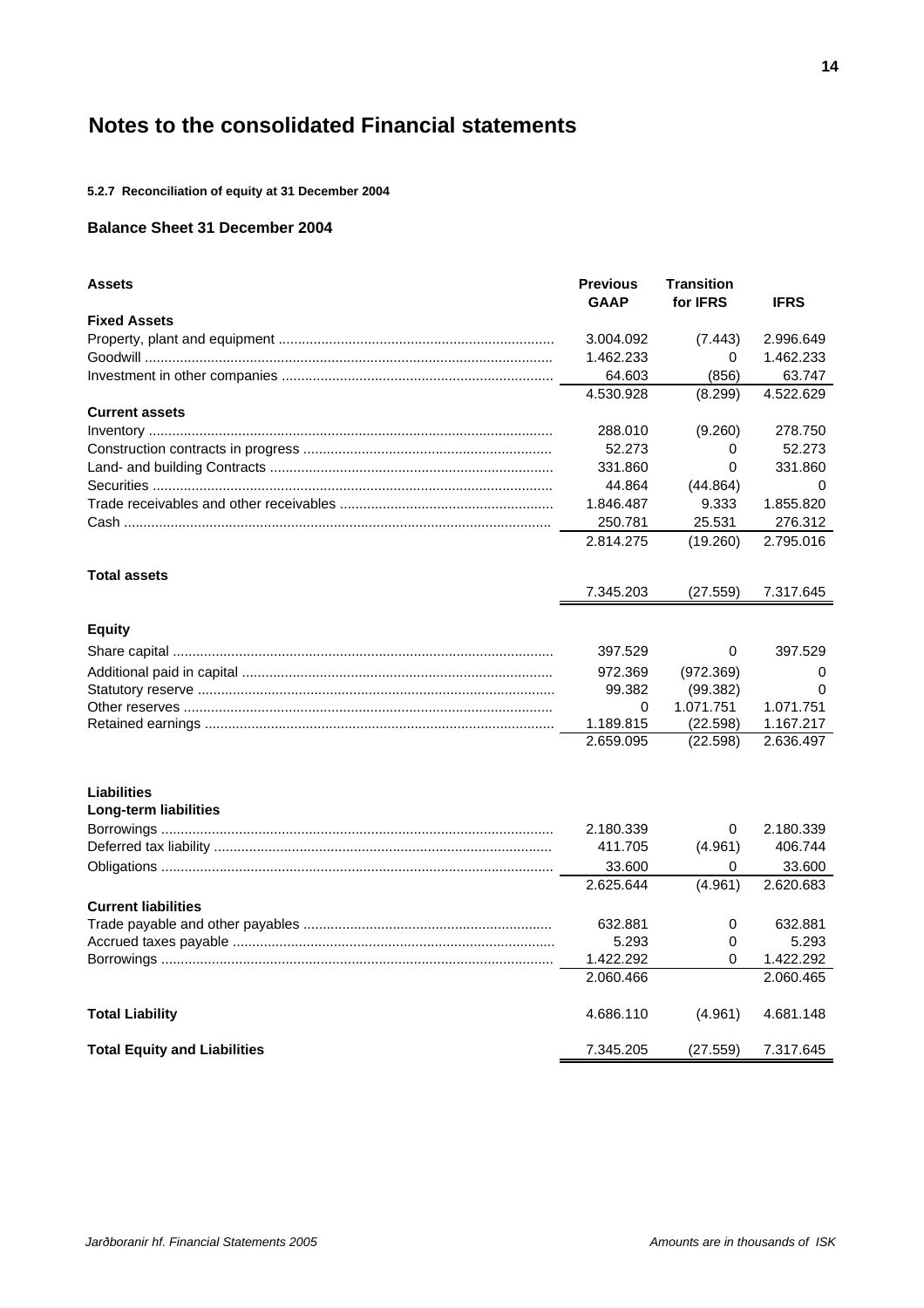**5.2.8 Reconciliation of net income for the year ended 31 December 2004**

#### **Income Statement 1 January to 31 December 2004**

|                            | <b>Previous</b><br><b>GAAP</b> | <b>Transition</b><br>for <b>IFRS</b> | <b>IFRS</b> |
|----------------------------|--------------------------------|--------------------------------------|-------------|
|                            | 3.870.535                      |                                      | 3.870.535   |
|                            | 2.812.021                      | (4.104)                              | 2.807.917   |
| <b>Contribution margin</b> | 1.058.514                      | (4.104)                              | 1.062.618   |
|                            | 328.321                        |                                      | 328.321     |
| <b>Operating profit</b>    | 730.193                        | (4.104)                              | 734.297     |
|                            | 205.229                        | (28.549)                             | 176.680     |
| <b>Profit before tax</b>   | 524.964                        | (32.653)                             | 557.617     |
|                            | (93.237)                       | (5.940)                              | (99.177)    |
| Net profit                 | 431.727                        | 26.713                               | 458.440     |

# **6. Segment information**

At 31 December 2005, the Group is organised into two main business segments: 1) Energy Production; and 2) Land- and Building Construction.

### **The segment results for the year 2005 are as follows:**

| THE SEGRETIC RESULTS FOR THE YEAR 2000 ALE AS TURNWS. |                             |                                             |              |
|-------------------------------------------------------|-----------------------------|---------------------------------------------|--------------|
|                                                       | Energy<br><b>Production</b> | Land- and<br><b>Building</b><br>Constructio | <b>Group</b> |
|                                                       | 2.976.190                   | 1.539.161                                   | 4.515.351    |
|                                                       | (2.358.571)                 | (1.213.555)                                 | (3.572.126)  |
|                                                       | 617.619                     | 325.606                                     | 943.226      |
|                                                       |                             |                                             | (229.166)    |
|                                                       |                             |                                             | 90.158       |
| Profit before income tax                              |                             |                                             | 804.217      |
|                                                       |                             |                                             | (170.224)    |
| <b>Profit for the period</b>                          |                             |                                             | 633.993      |

**The segment results for the year 2004 are as follows:**

|                          | Energy<br><b>Production</b> | <b>Building</b><br><b>Constructio</b><br>n | Group       |
|--------------------------|-----------------------------|--------------------------------------------|-------------|
|                          | 2.188.016                   | 1.682.519                                  | 3.870.535   |
|                          | (1.766.331)                 | (1.369.907)                                | (3.136.238) |
|                          | 421.685                     | 312.612                                    | 734.297     |
|                          |                             |                                            | (176.680)   |
| Profit before income tax |                             |                                            | 557.617     |
|                          |                             |                                            | (99.177)    |
| Profit for the period    |                             |                                            | 458.440     |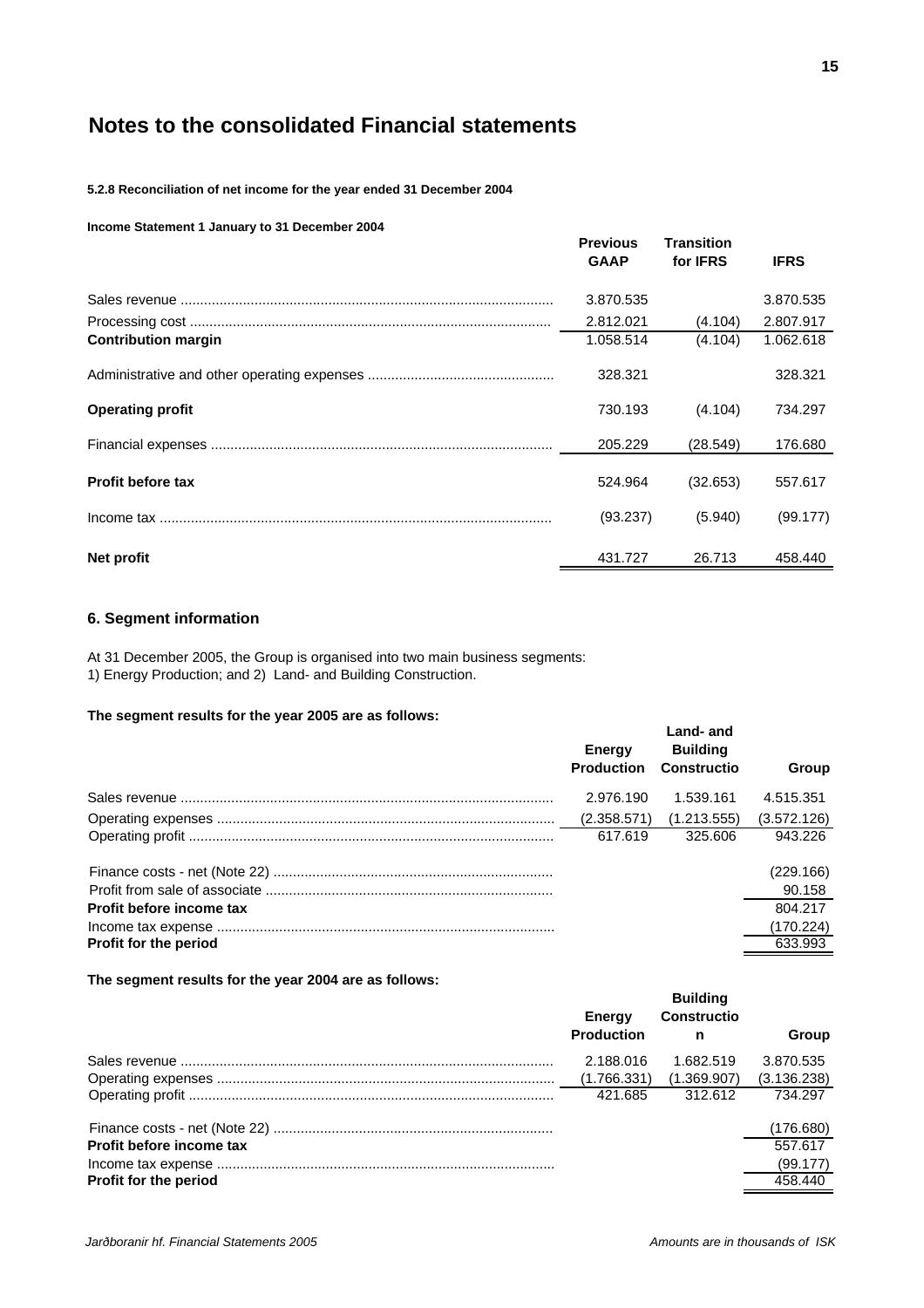### **7. Earnings per share**

Basic earnings per share is calculated by dividing the net profit attributable to shareholders by the weighted average number of ordinary shares in issue during the year, excluding ordinary shares purchased by the Company and held as treasury shares.

| 2005    | 2004    |
|---------|---------|
| 633.993 | 458.440 |
| 393.890 | 397.263 |
| 1 61    | 1.15    |

The diluted earnings per share is calculated adjusting the weighted average number of ordinary shares outstanding to assume conversion of all dilutive potential ordinary shares. The Company has one categorie of dilutive potential ordinary shares: share options. For the share options a calculation is done to determine the number of shares that could have been acquired at fair value (determined as the average annual market share price of the Company's shares) based on the monetary value of the subscription rights attached to outstanding share options. The number of shares calculated as above is compared with the number of shares that would have been issued assuming the exercise of the share options. The difference is added to the denominator as an issue of ordinary shares for no consideration. No adjustment is made to earnings (numerator).

|                                                                           | zuuj             | 2004             |
|---------------------------------------------------------------------------|------------------|------------------|
|                                                                           | 633.993          | 458.440          |
|                                                                           | 393.890<br>4.080 | 397.263<br>6.274 |
| Weighted average number of ordinary shares for diluted earnings per share | 397.970          | 403.537          |
|                                                                           | 1.59             | 1.14             |

# **8. Property, plant and equipment**

|                     | Drills.<br><b>Equipment</b> |              |                    |             |
|---------------------|-----------------------------|--------------|--------------------|-------------|
|                     | and Vehicles                | <b>Ships</b> | <b>Real Estate</b> | Total       |
| At 1 January 2004   |                             |              |                    |             |
|                     | 1.653.703                   | 522.661      | 969.493            | 3.145.858   |
|                     | (660.392)                   | (9.016)      | (195.801)          | (865.209)   |
|                     | 993.311                     | 513.646      | 773.692            | 2.280.649   |
| At 31 December 2004 |                             |              |                    |             |
|                     | 993.311                     | 513.646      | 773.692            | 2.280.649   |
|                     | 930.942                     | 0            | 1.021              | 931.963     |
|                     | (9.417)                     | 0            | (5.251)            | (14.668)    |
|                     | (154.620)                   | (27.047)     | (19.627)           | (201.294)   |
|                     | 1.760.216                   | 486.599      | 749.835            | 2.996.650   |
| At 1 January 2005   |                             |              |                    |             |
|                     | 2.575.228                   | 522.661      | 965.262            | 4.063.152   |
|                     | (815.012)                   | (36.063)     | (215.428)          | (1.066.503) |
|                     | 1.760.216                   | 486.599      | 749.834            | 2.996.649   |

**2005 2004**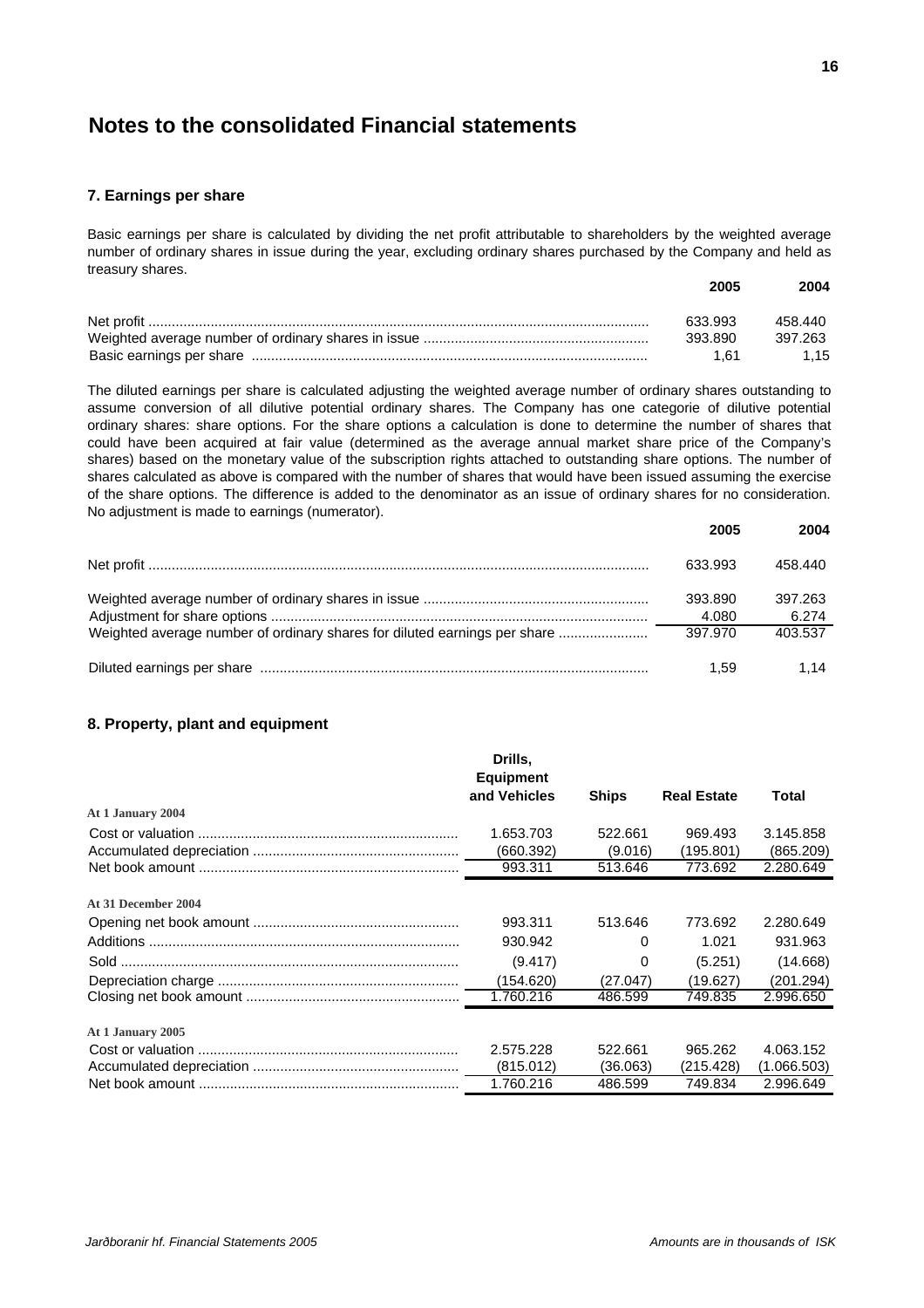|                     | Drills.<br><b>Equipment</b> |              |                    |             |
|---------------------|-----------------------------|--------------|--------------------|-------------|
|                     | and Vehicles                | <b>Ships</b> | <b>Real Estate</b> | Total       |
| At 31 December 2005 |                             |              |                    |             |
|                     | 1.760.216                   | 486.599      | 749.834            | 2.996.649   |
|                     | (35.221)                    | $\Omega$     | (24.581)           | (59.803)    |
|                     | 380.356                     | 0            | 2.800              | 383.156     |
|                     | (111.486)                   | 0            | (294.008)          | (405.494)   |
|                     | (200.143)                   | (28.174)     | (8.751)            | (237.069)   |
|                     | 1.793.722                   | 458.424      | 425.293            | 2.677.440   |
| At 31 December 2004 |                             |              |                    |             |
|                     | 2.775.061                   | 522.661      | 642.861            | 3.940.583   |
|                     | (981.339)                   | (64.237)     | (217.567)          | (1.263.144) |
|                     | 1.793.722                   | 458.424      | 425.293            | 2.677.440   |

Official valuation of the groups propery at year end:

|                                        | State value     |         | Insurance | <b>Book</b> |
|----------------------------------------|-----------------|---------|-----------|-------------|
|                                        | <b>Building</b> | Site    | value     | value       |
| Eirhöfði 15 …………………………………………………………………… | 49.750          | 10.150  | 63.350    | 55.507      |
|                                        | 33.950          | 28.550  | 43.150    | 14.152      |
|                                        |                 | 1.509   |           | 772         |
|                                        | 103.150         | 198.700 | 136.000   | 198.883     |
|                                        | 119.500         | 23.380  |           | 136.552     |
|                                        | 0               | 29.460  |           | 11.905      |
|                                        | 549             | 107     | 2.539     | 7.522       |
|                                        | 306.899         | 291.856 | 245.039   | 425.293     |

# Drills, mashines and vehicles at year end:

| <b>Drills</b> | 797 560   |
|---------------|-----------|
|               | 838 777   |
|               | 137.631   |
|               | 12 087    |
|               | 7.667     |
|               | 1 793 722 |

### Drills at year end:

| Gevsir       | 586 183 |
|--------------|---------|
| Sleipnir     | 89.567  |
| . lötunn     | 65 446  |
| Saga         | 42.942  |
| Other Drills |         |
|              |         |

# Ships at year end:

| M/s Sólev<br>M/s Perla | 280.897 |
|------------------------|---------|
| Gleypir                |         |
|                        |         |

Insurance cost of drills, equipment and vehicles was 1.877 milljon krona at year end.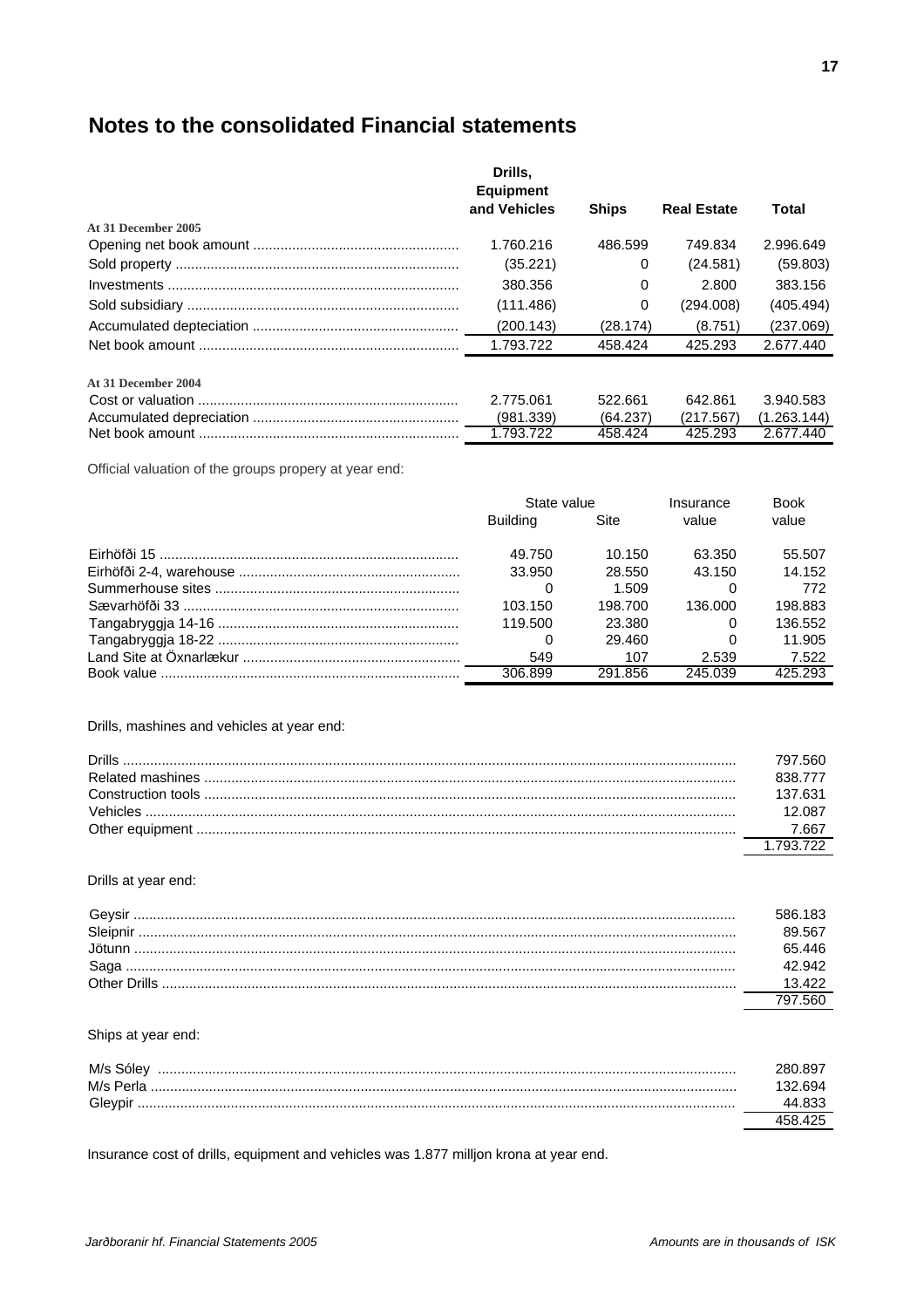### **9. Intangible assets**

Intangible assets of the Group is goodwill which is the result of the Groups purchase of all shares in the subsidiary Björgun ehf. Summary of goodwill:

|      | Goodwill  |
|------|-----------|
| Cost | 1 462 233 |
|      | (7.000)   |
|      | 1.455.233 |

Impairment test was completed on the group´s goodwill, where the present value of cash flows compared to the average cost of capital. Result of the impairment test presents that fair value of goodwill is higher than its book value.

### **10. Investments in other companies**

Summary of investment:

|        |        | Ownership Face value Book value |
|--------|--------|---------------------------------|
| 16.30% | 26.443 | 1.322                           |
| 14.45% | 32.999 | 42.994                          |
| 50.00% | -250   | -250                            |
| 25.00% | 21.516 | 21.516                          |
| 33.00% | 1.433  | 6.087                           |
|        | 2.794  | 703                             |
|        |        | 72 872                          |

# **11. Inventories**

|                         | 31 Dec  | 31 Dec  |
|-------------------------|---------|---------|
| Summary of inventories: | 2005    | 2004    |
|                         | 77.668  | 50.391  |
|                         | 180.322 | 62.816  |
|                         | 19.175  | 22.819  |
|                         | 23.505  | 25.715  |
|                         | 91.829  | 83.757  |
|                         | 19.500  | 33.252  |
|                         | 412,000 | 278.750 |

# **12. Land and building constructions**

The group had on going constructions at Sjálandshverfi in Garðabæ, Kársnesi in Kópavogur and at Bryggjuhverfi in Reykjavík at year end.

| Land and building constructions at year end: | 2005              | 2004             |
|----------------------------------------------|-------------------|------------------|
|                                              | 318.706<br>55.540 | 326.828<br>5.032 |
|                                              | 374 246           | 331.860          |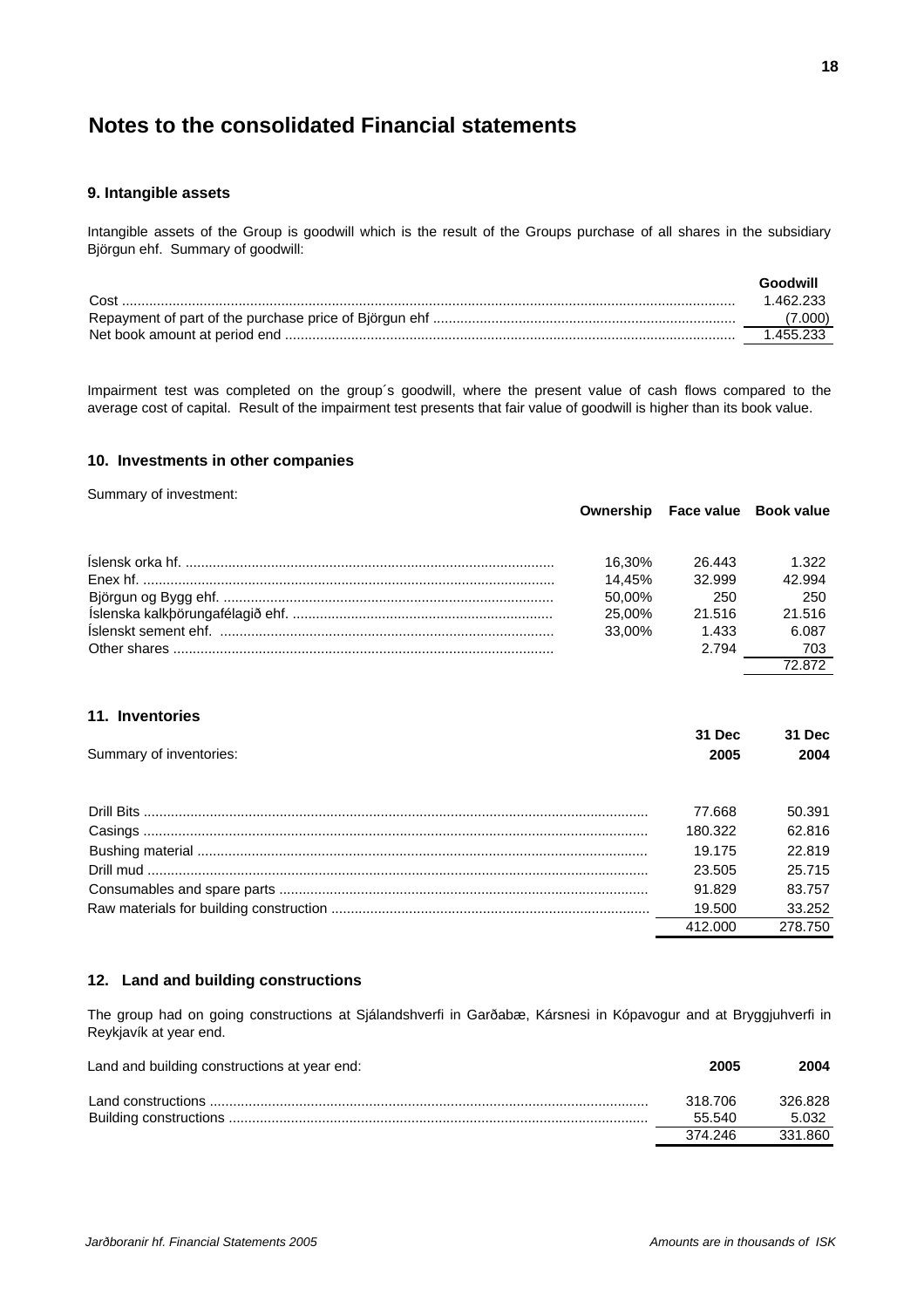# **13. Accounts receivables and other receivables**

| 2005      | 2004      |
|-----------|-----------|
| 1.478.762 | 1.719.326 |
| 126 425   | 127.441   |
| 37.493    | 12.119    |
| (17.196)  | (3.066)   |
| 1 625 484 | 1 855 820 |

### **14. Derivatives**

At year end the group has engaged in 19 derivative contracts. They are presented among assets or liabilities depending on wether market value is positive or negative.

|                                                                    |                  | 2005                              | 2004                      |
|--------------------------------------------------------------------|------------------|-----------------------------------|---------------------------|
| Contracts with positive market value:                              |                  |                                   |                           |
|                                                                    |                  | 3.958                             | 0                         |
|                                                                    |                  |                                   | 0                         |
|                                                                    |                  | 3.959                             | Ω                         |
| Contracts with negative market value:                              |                  |                                   |                           |
|                                                                    |                  | 5.062                             | 0                         |
|                                                                    |                  | 2.448                             | 0                         |
|                                                                    |                  | 7.511                             | $\Omega$                  |
| Changes in fair value of derivative contracts to income statement. |                  | 1.039.288<br>1.040.392<br>(1.104) | $\Omega$<br>0<br>$\Omega$ |
| 15. Cash and cash equivalents                                      |                  | 2005                              | 2004                      |
|                                                                    |                  | 1.770.408                         | 248.945                   |
|                                                                    |                  | 0                                 | 27.367                    |
|                                                                    |                  | 1.770.408                         | 276.312                   |
| 16. Shares, shares in excess of par and own shares                 |                  |                                   |                           |
| <b>Face value</b>                                                  | <b>Shares in</b> | Own                               |                           |

| Face value<br>of shares | <b>Shares</b> | <b>Shares in</b><br>excess of par | Own<br>shares | Samtals   |
|-------------------------|---------------|-----------------------------------|---------------|-----------|
| 400.000                 | 400.000       | 972.369                           | (2.471)       | 1.369.898 |
|                         |               | (167.026)                         | (7.278)       | (174.304) |
| 400.000                 | 400.000       | 805.343                           | (9.749)       | 1.195.593 |

At year end 2005 issued shares at par value were 400 milljon krona. At year end 2005 Jardboranir hf. Own shares at par value were 9,7 milljon krona.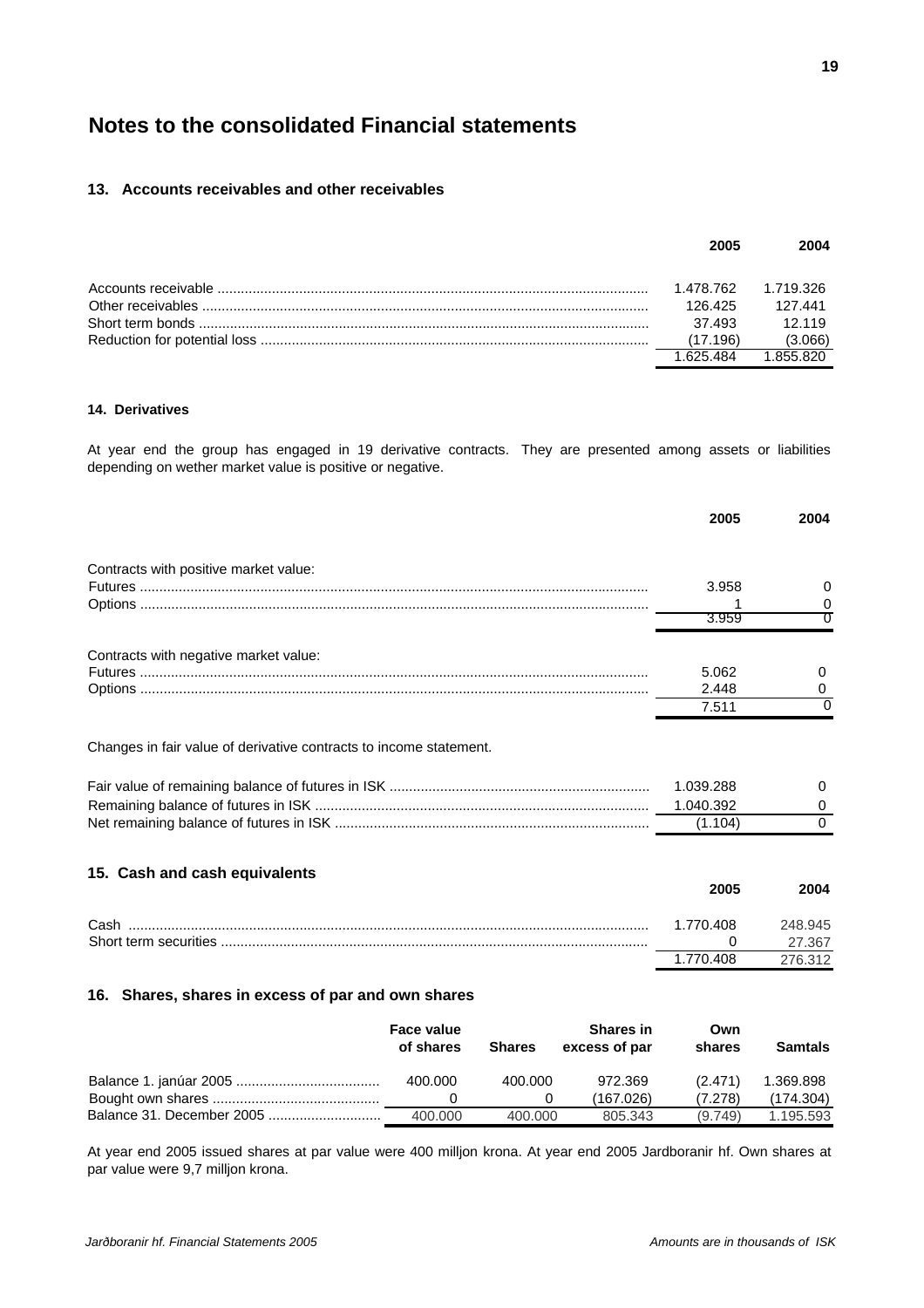# 17. Borrowings

| Summary of borrowings:                                        |                      |
|---------------------------------------------------------------|----------------------|
|                                                               | 129.554<br>3.849.592 |
|                                                               | 3.979.145            |
|                                                               | 3.931.267            |
|                                                               | 47.878               |
|                                                               | 3.979.145            |
|                                                               |                      |
| Summary of borrowings in currencies:                          |                      |
|                                                               | 3.849.592            |
|                                                               | 25.698               |
|                                                               | 5.139                |
|                                                               | 29.702               |
|                                                               | 44.199               |
|                                                               | 24.815<br>3.979.145  |
| Payments of borrowings in coming years:                       |                      |
|                                                               | 288.051              |
|                                                               | 20.069               |
|                                                               | 548.787              |
|                                                               | 3.122.238            |
|                                                               | 3.979.145            |
| Presentation of borrowings in the financial statements:       |                      |
|                                                               | 3.691.094            |
|                                                               | 25.095               |
|                                                               | 262.956              |
|                                                               | 288.051              |
| Summary of remaining balance of indexed long-term borrowings: |                      |
|                                                               | 4.132                |
|                                                               | 27.561               |

31.693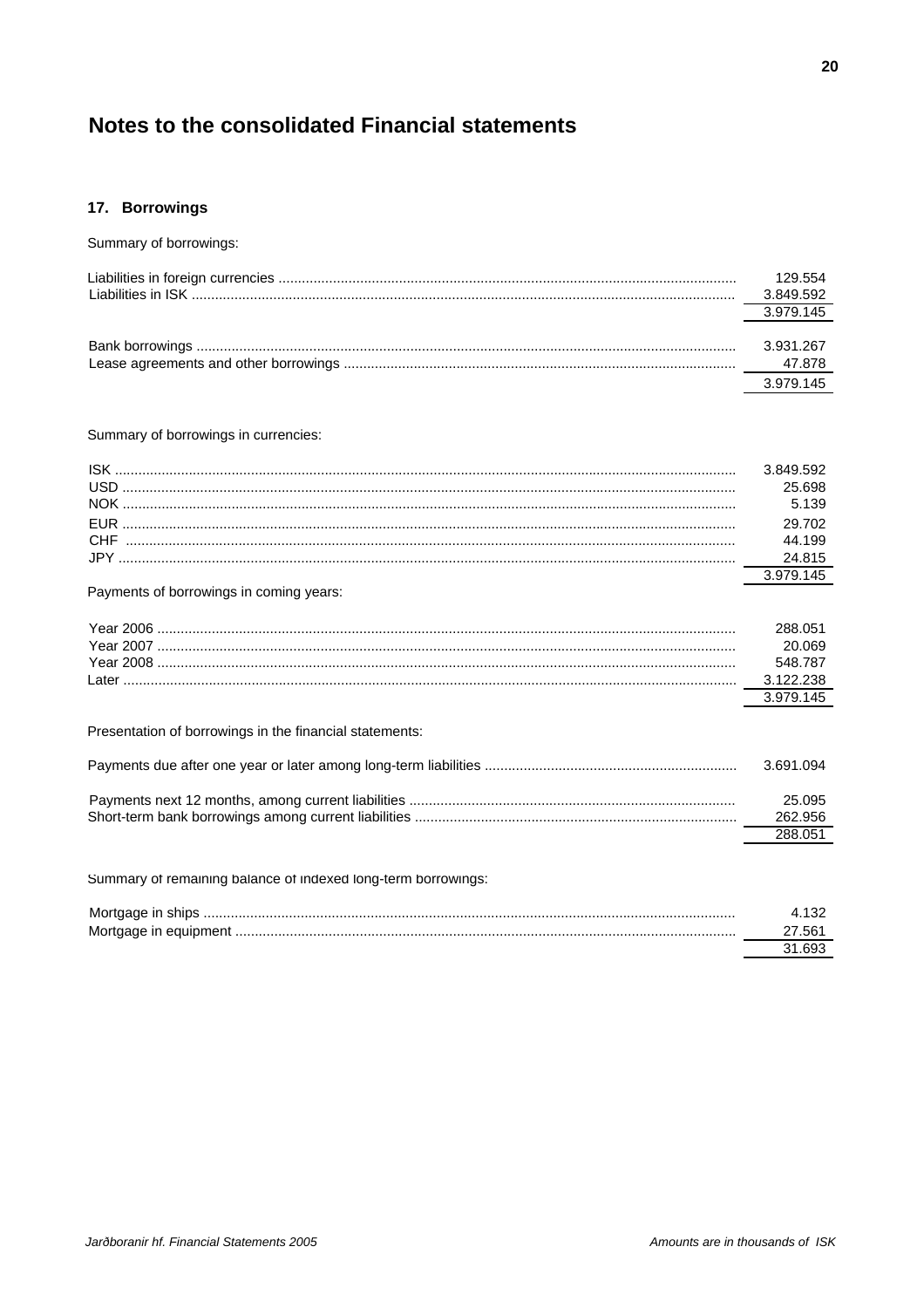# **18. Deferred income tax**

Change in income tax liability during the period are as follows:

|                                         | 411.705  |
|-----------------------------------------|----------|
|                                         |          |
|                                         | 406.744  |
|                                         | 170.224  |
|                                         | (38.227) |
|                                         |          |
| - Income tax liability at end of period | 493.657  |

Deferred income tax liability analyses on the following items:

|                                      | 374.496 |
|--------------------------------------|---------|
|                                      | 119 161 |
| Deferred tax liability at period end | 493.657 |

# **19. Income tax**

|              | 2005    | 2004   |
|--------------|---------|--------|
| Current tax  | 38.227  | 5.293  |
| Deferred tax | 131.998 | 93.884 |
|              | 170 224 | 99 177 |

The tax on the Group's profit before tax differs from the theoretical amount that would arise using the weighted average tax rate applicable to profits of the consolidated companies as follows:

| 804.217 | 557.617 |
|---------|---------|
| 144 759 | 100.371 |
| 25.465  |         |
|         | (1.194) |
| 170 224 | 99 177  |

# **20. Mortages and commitments**

A building at Eirhöfða 15 is mortgaged to secure bank guarantee amounting to ISK 9 millions.

Ships and equipment are mortgaged to secure capital leases amounting to ISK 31,7 millions.

Íslenskt sement ehf. owns all shares in Sementsverksmiðjan hf. The Group´s liability due to subscription of shares in Íslenskt sement ehf. amounts to ISK 23 millions.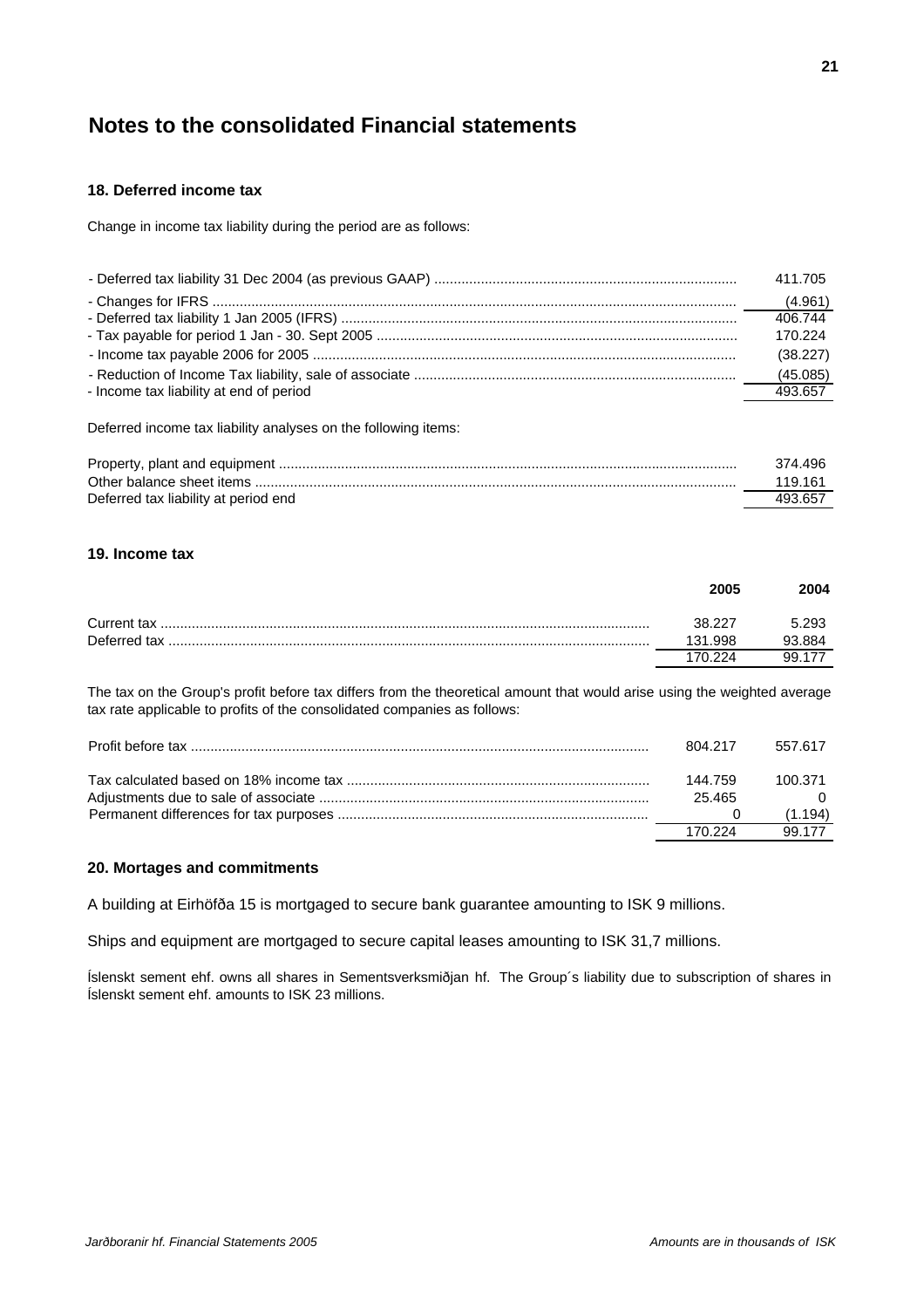# **21. Other information**

# **Cost of personnel**

| 927.193   |
|-----------|
| 216.404   |
| 1.143.597 |
|           |

At the end of the period 151 people were employed by the Group.

The Group has not committed in any pension plans except for post-retirement plan with one of the executives of the Group.

# **Obligations**

Jardboranir hf. has entered into an agreement to buy a new drill from Drillmac S.p.A. in the year 2006. This is a obligation to the amount af 838 milljon krona.

# **Takeover offer and following delisting from ICEX Main List**

In December 2005 Atorka Group hf. made a takeover offer for all shares in Jardboranir hf. The offer ended on 16 January 2006 at which date Atorka Group hf. was registered for 96,72% of Jardboranir hf. shares. As a result Jardboranir hf. no longer fulfills the listing requirements of ICEX and was delisted on 30 January 2006.

### **Stock option agreements**

The Group has entered into an option schema with its employees whereby the Group's employees can obtain share, nominal value of ISK 8.760 thousand at a par value of 5,74. Stock option agreements for the nominal value of ISK 4.680 thousand have been realized. In January 2006 all outstanding stock option agreements were settled as a result of Atorka Group's takeover of all shares in Jardboranir hf.

# **Boards compensation**

Compensation of the Board and other administrative staff for their contribution to the company, their stock options and ownership in the company is as follows:

| <b>Wages and</b> | <b>Stock</b> | Ownership |
|------------------|--------------|-----------|
| 22.454           | 1.491        | 1.773     |
| 2.220            |              | $\Omega$  |
| 1.100            | 0            | 135       |
| 255              |              | 125       |
| 900              |              | $\Omega$  |
| 1.100            |              | $\Omega$  |
| 1.100            |              | $\Omega$  |
| 150              |              | $\Omega$  |
| 45.873           | 1.582        | 949       |

No liabilities of the managing director, board members and general managers to the Group were present at the end of the period.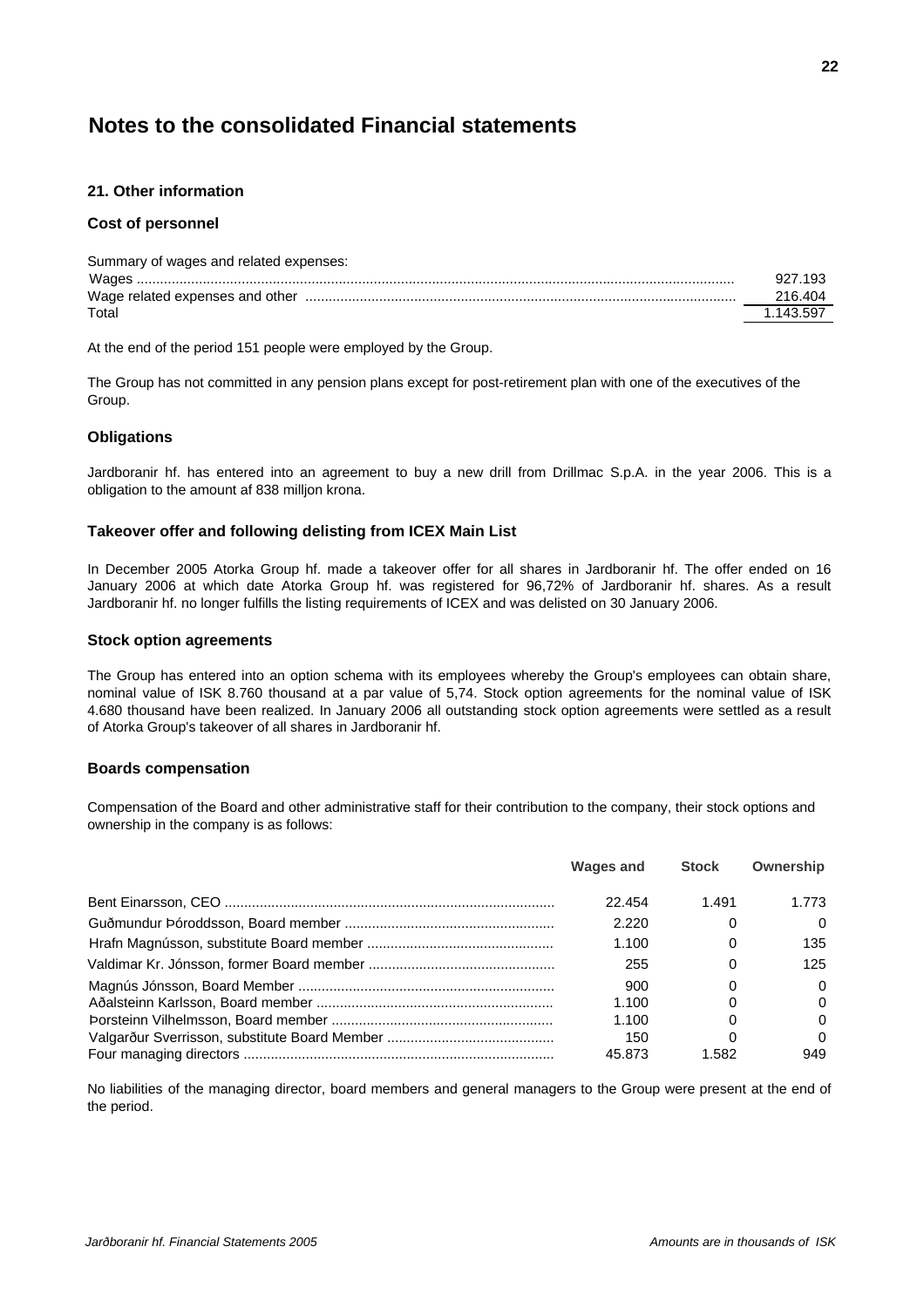# **Compensation to Auditors**

| Compensation to Auditors dived in to: |        |
|---------------------------------------|--------|
|                                       | 8.286  |
|                                       | 7 157  |
|                                       | 4.768  |
|                                       | 20 211 |

Services to all companies in the consolidation are included.

# **22. Finance costs - net**

|                                                                        | 2005      | 2004      |
|------------------------------------------------------------------------|-----------|-----------|
|                                                                        | 104.161   | 27.342    |
|                                                                        | (211.275) | (251.639) |
|                                                                        | (108.315) |           |
|                                                                        | 43.990    | 48.505    |
|                                                                        | (3.551)   |           |
| Exchange rate difference and gain of sale of shares in other companies | (54.175)  | (887)     |
|                                                                        | (229.165) | (176.680) |

# **23. Quarterly results**

|                                       | 2005          | 2005          | 2005          | 2005          | 2005        |
|---------------------------------------|---------------|---------------|---------------|---------------|-------------|
|                                       | 1.<br>quarter | 2.<br>quarter | 3.<br>quarter | 4.<br>quarter | All<br>Year |
|                                       |               |               |               |               |             |
|                                       | 1.005.555     | 1.306.234     | 1.249.292     | 954.270       | 4.515.351   |
| Expenses without depreciation         | 780.224       | 976.365       | 934.073       | 644.230       | 3.334.892   |
| Earnings before depreciation (EBITDA) | 225.332       | 329.868       | 315.219       | 310.040       | 1.180.459   |
|                                       | 57.795        | 61.135        | 60.792        | 57.511        | 237.234     |
| Earnings from operations (EBIT)       | 167.536       | 268.733       | 254.427       | 252.529       | 943.226     |
| Interest revenue and (expenses)       | (3.430)       | (62.429)      | (76.968)      | (86.339)      | (229.166)   |
|                                       | 164.106       | 206.304       | 177.459       | 166.190       | 714.060     |
|                                       | 0             | 0             | 90.158        | $\Omega$      | 90.158      |
|                                       | (28.117)      | (43.336)      | (64.716)      | (34.055)      | (170.224)   |
|                                       | 135.989       | 162.968       | 202.901       | 132.135       | 633.994     |
| EBITDA as a ratio of sales revenue    | 22,4%         | 25,3%         | 25,2%         | 32,5%         | 26,1%       |